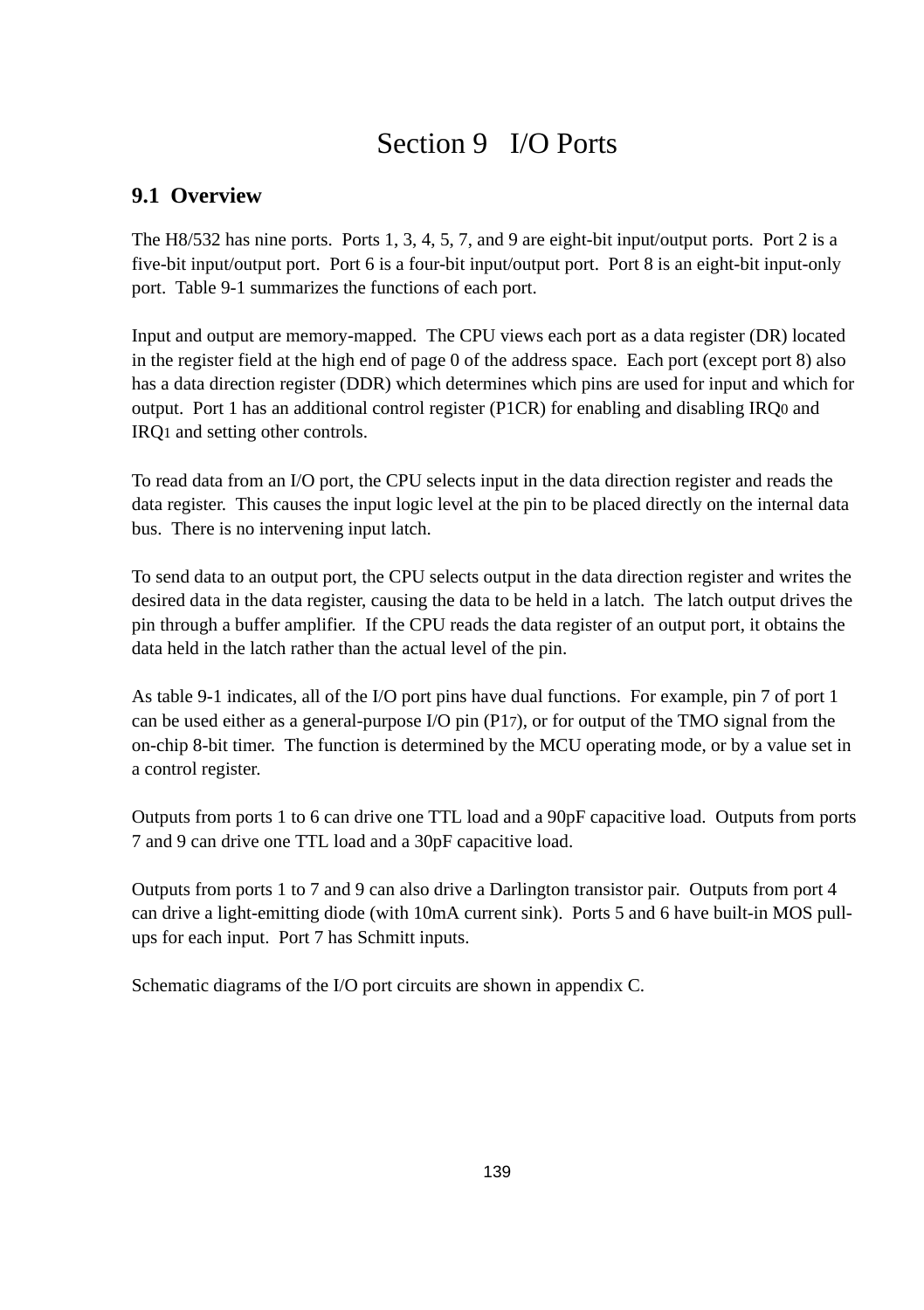# **Table 9-1 Input/Output Port Summary**

|             |                                       |                                          | <b>Expanded Modes</b> |                                                                                                                   |                      | <b>Single-Chip Mode</b>                                                         |              |
|-------------|---------------------------------------|------------------------------------------|-----------------------|-------------------------------------------------------------------------------------------------------------------|----------------------|---------------------------------------------------------------------------------|--------------|
| <b>Port</b> | <b>Description</b>                    | <b>Pins</b>                              | Mode 1                |                                                                                                                   | Mode 2 Mode 3 Mode 4 |                                                                                 | (Mode 7)     |
|             | Port 1 8-Bit input/output P17 / TMO   |                                          |                       |                                                                                                                   |                      | These input/output pins double as and                                           |              |
|             |                                       | $P16 / \overline{IRQ1}$                  |                       |                                                                                                                   |                      | inputs and as $\overline{\text{IRQ}}_0$ and $\overline{\text{IRQ}}_1$ input and |              |
|             |                                       | $P15 / \overline{IRQ0}$                  |                       | output pin (TMO) for the 8-bit timer.                                                                             |                      |                                                                                 |              |
|             |                                       | $P14 / \overline{WAIT}$                  |                       |                                                                                                                   |                      | These pins function as WAIT, BREQ,                                              | Input/output |
|             |                                       | $P13 / \overline{BREG}$                  |                       | and BACK when necessary control-                                                                                  |                      |                                                                                 | port         |
|             |                                       | P12 / BACK register bits are set to "1." |                       |                                                                                                                   |                      |                                                                                 |              |
|             |                                       | P11/E                                    |                       |                                                                                                                   |                      | These pins function as input pins or as                                         |              |
|             |                                       | $P10/\varnothing$                        |                       |                                                                                                                   |                      | clock (E, ø) output pins, depending on                                          |              |
|             |                                       |                                          |                       | the data direction register setting.                                                                              |                      |                                                                                 |              |
|             | Port 2 5-Bit input/output P24 / WR    |                                          |                       | Bus control signal outputs                                                                                        |                      |                                                                                 | Input/output |
|             | port                                  | $P23 / \overline{RD}$                    |                       | $(\overline{\text{WR}}, \overline{\text{RD}}, \overline{\text{DS}}, \overline{\text{R/N}}, \overline{\text{AS}})$ |                      |                                                                                 | port         |
|             |                                       | $P22 / \overline{DS}$                    |                       |                                                                                                                   |                      |                                                                                 |              |
|             |                                       | $P21/R/\overline{W}$                     |                       |                                                                                                                   |                      |                                                                                 |              |
|             |                                       | $P20 / \overline{AS}$                    |                       |                                                                                                                   |                      |                                                                                 |              |
|             | Port 3 8-Bit input/output P37 - P30 / |                                          |                       | Data bus $(D7 - Do)$                                                                                              |                      |                                                                                 | Input/output |
|             | port                                  | $D7 - D0$                                |                       |                                                                                                                   |                      |                                                                                 | port         |
|             | Port 4 8-Bit input/output P47 - P40 / |                                          |                       | Low address bits $(A7 - A0)$                                                                                      |                      |                                                                                 | Input/output |
|             | port                                  | $Az - Ao$                                |                       |                                                                                                                   |                      |                                                                                 | port         |
|             | Can drive a LED                       |                                          |                       |                                                                                                                   |                      |                                                                                 |              |
|             | Port 5 8-Bit input/output P57 - P50 / |                                          | High                  | High                                                                                                              | High                 | High                                                                            | Input/output |
|             | port                                  | $A15 - A8$                               |                       | address address address address                                                                                   |                      |                                                                                 | port         |
|             | Built-in input                        |                                          | bus                   | bus if                                                                                                            | bus                  | bus if                                                                          |              |
|             | pull-up (MOS)                         |                                          | $(A15 -$              | DDR is                                                                                                            | $(A15 -$             | DDR is                                                                          |              |
|             |                                       |                                          | A8)                   | set to "1" A <sub>8</sub> )                                                                                       |                      | set to "1"                                                                      |              |
|             | Port 6 4-Bit input/output P63-P60 /   |                                          |                       | Input/output port                                                                                                 | Page                 | Page                                                                            | Input/output |
|             | port                                  | $A_{19} - A_{16}$                        |                       |                                                                                                                   |                      | address address                                                                 | port         |
|             | Built-in input                        |                                          |                       |                                                                                                                   | bus                  | bus if DDR                                                                      |              |
|             | pull-up (MOS)                         |                                          |                       |                                                                                                                   | $(A19 -$             | is set to "1,"                                                                  |              |
|             |                                       |                                          |                       |                                                                                                                   | A <sub>16</sub>      | input port if                                                                   |              |
|             |                                       |                                          |                       |                                                                                                                   |                      | DDR is set                                                                      |              |
|             |                                       |                                          |                       |                                                                                                                   |                      | to "0"                                                                          |              |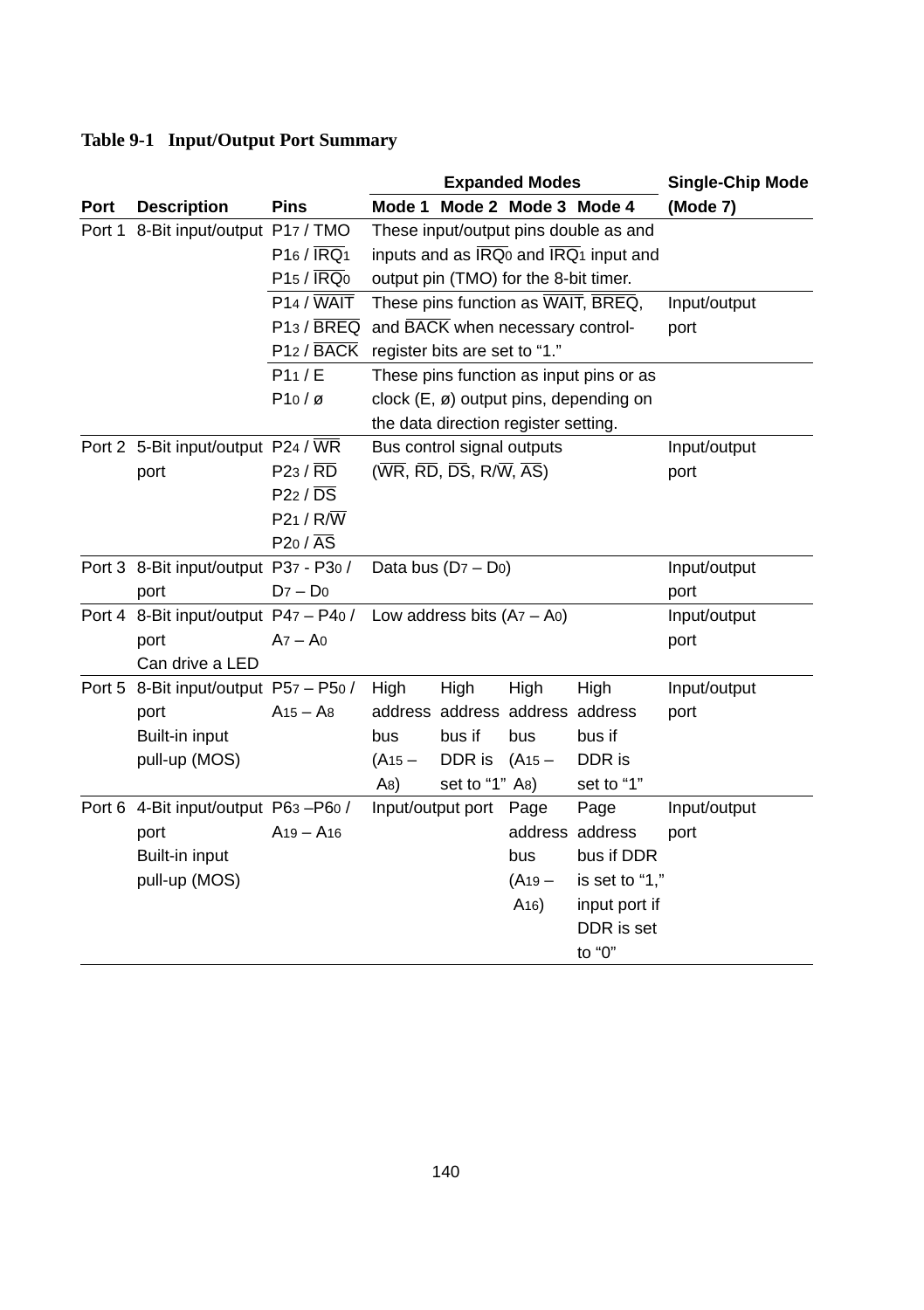|      |                                       |                                     | <b>Expanded Modes</b>                                                        | <b>Single-Chip Mode</b> |
|------|---------------------------------------|-------------------------------------|------------------------------------------------------------------------------|-------------------------|
| Port | <b>Description</b>                    | <b>Pins</b>                         | Mode 1 Mode 2 Mode 3 Mode 4                                                  | (Mode 7)                |
|      | Port 7 8-Bit input/output P77 / FTOA1 |                                     | Input/output for free-running timers 1,                                      |                         |
|      | port                                  |                                     | P76 / FTOB3 / 2 and 3 (FTI1 to FTI3, FTCI1 to FTCI3,                         |                         |
|      | (Schmitt inputs)                      | FTC <sub>13</sub>                   | FTOB1 to FTOB3, FTOA1), input for                                            |                         |
|      |                                       |                                     | P75 / FTOB2 / 8-bit timer input (TMCI, TMRI), and 8-bit                      |                         |
|      |                                       | FTCI <sub>2</sub>                   | input/output port                                                            |                         |
|      |                                       | P74 / FTOB1 / (P77 to P70)          |                                                                              |                         |
|      |                                       | FTCI <sub>1</sub> /                 |                                                                              |                         |
|      |                                       | P73 / FTI3                          |                                                                              |                         |
|      |                                       | <b>TMRI</b>                         |                                                                              |                         |
|      |                                       | P72 / FTI2                          |                                                                              |                         |
|      |                                       | P71 / FTI1                          |                                                                              |                         |
|      |                                       | P <sub>70</sub> / TMCI              |                                                                              |                         |
|      | Port 8 8-Bit input port               | P80 - P87                           | Analog input pins for A/D converter, and                                     |                         |
|      |                                       | $ANz - ANo$                         | 8-bit input port                                                             |                         |
|      | Port 9 8-Bit input/output P97 / SCK   |                                     | Output for free-running timers 2 and 3                                       |                         |
|      | port                                  | P96 / RXD                           | (FTOA2, FTOA3), PWM timer output                                             |                         |
|      |                                       | <b>P95/TXD</b>                      | (PW <sub>1</sub> , PW <sub>2</sub> , PW <sub>3</sub> ), serial communication |                         |
|      |                                       | P94 / PW <sub>3</sub>               | interface (SCI) input/output (TXD, RXD,                                      |                         |
|      |                                       | P93 / PW <sub>2</sub>               | SCK), and 8-bit input/output port                                            |                         |
|      |                                       | P92 / PW <sub>1</sub>               |                                                                              |                         |
|      |                                       | P <sub>91</sub> / FTOA <sub>3</sub> |                                                                              |                         |
|      |                                       | P90 / FTOA2                         |                                                                              |                         |

# **Table 9-1 Input/Output Port Summary (cont)**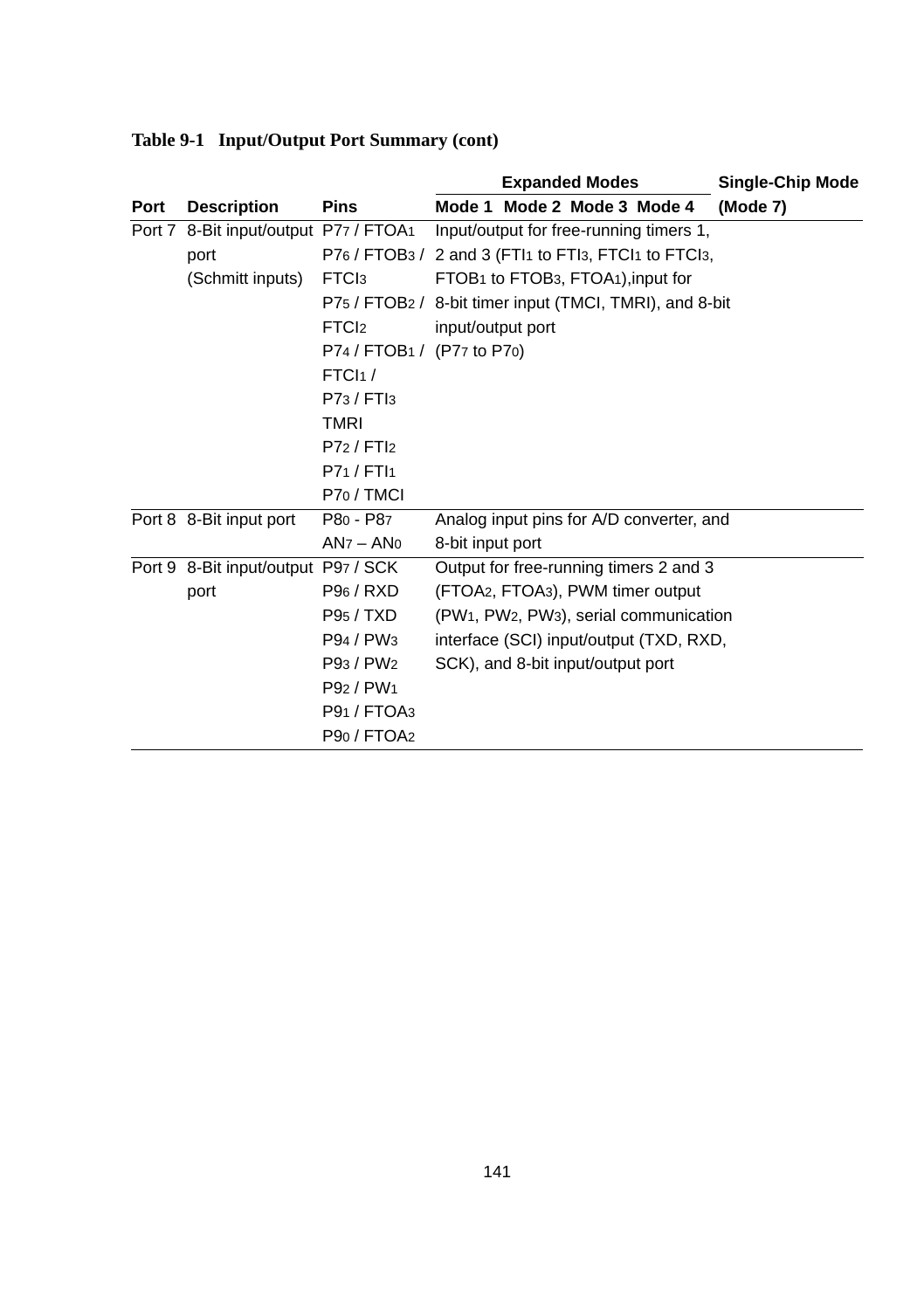# **9.2 Port 1**

# **9.2.1 Overview**

Port 1 is an 8-bit input/output port with the pin configuration shown in figure 9-1. All pins have dual functions, except that in the single-chip mode pins 4, 3, and 2 do not have the WAIT, BREQ, and BACK functions. (because the CPU does not access an external bus.)

Outputs from port 1 can drive one TTL load and a 90pF capacitive load. They can also drive a Darlington transistor pair.

|   | .Pin                  | <b>Expanded Modes</b>                             | <b>Single-Chip Mode</b>              |
|---|-----------------------|---------------------------------------------------|--------------------------------------|
|   | P17/TMO               | P17 (input/output) / TMO (output)                 | P17 (input/output) / TMO (output)    |
|   | $P16/\overline{IRQ1}$ | P16 (input/output) / IRQ1 (input)                 | P16 (input/output) / IRQ1 (input)    |
|   | P15/IRQ0              | P15 (input/output) / IRQ0 (input)                 | P15 (input/output) / IRQ0 (input)    |
|   |                       | Port P14 / WAIT P14 (input/output) / WAIT (input) | P14 (input/output)                   |
| 1 |                       | P13 / BREQ P13 (input/output) / BREQ (input)      | P13 (input/output)                   |
|   |                       | $P12$ / BACK P12 (input/output) / BACK (output)   | P12 (input/output)                   |
|   | P11/E                 | P11 (input) $/E$ (output)                         | P11 (input) / E (output)             |
|   | $P10/\varnothing$     | P10 (input) / $\varnothing$ (output)              | P10 (input) / $\varnothing$ (output) |
|   |                       |                                                   |                                      |

**Figure 9-1 Pin Functions of Port 1**

#### **9.2.2 Port 1 Registers**

**Register Configuration:** Table 9-2 lists the registers of port 1.

#### **Table 9-2 Port 1 Registers**

| <b>Name</b>                    | <b>Abbreviation</b>            | <b>Read/Write</b> | <b>Initial Value</b>       | Address       |
|--------------------------------|--------------------------------|-------------------|----------------------------|---------------|
| Port 1 data direction register | P <sub>1</sub> D <sub>DR</sub> | w                 | H'03                       | H'FF80        |
| Port 1 data register           | P <sub>1</sub> D <sub>R</sub>  | $R/W^*1$          | Undetermined <sup>*2</sup> | H'FF82        |
| Port 1 control register        | P <sub>1</sub> C <sub>R</sub>  | R/W               | H'87                       | <b>H'FFFC</b> |

\*1 Bits 1 and 0 are read-only.

\*2 Bits 1 and 0 are undetermined. Other bits are initialized to "0."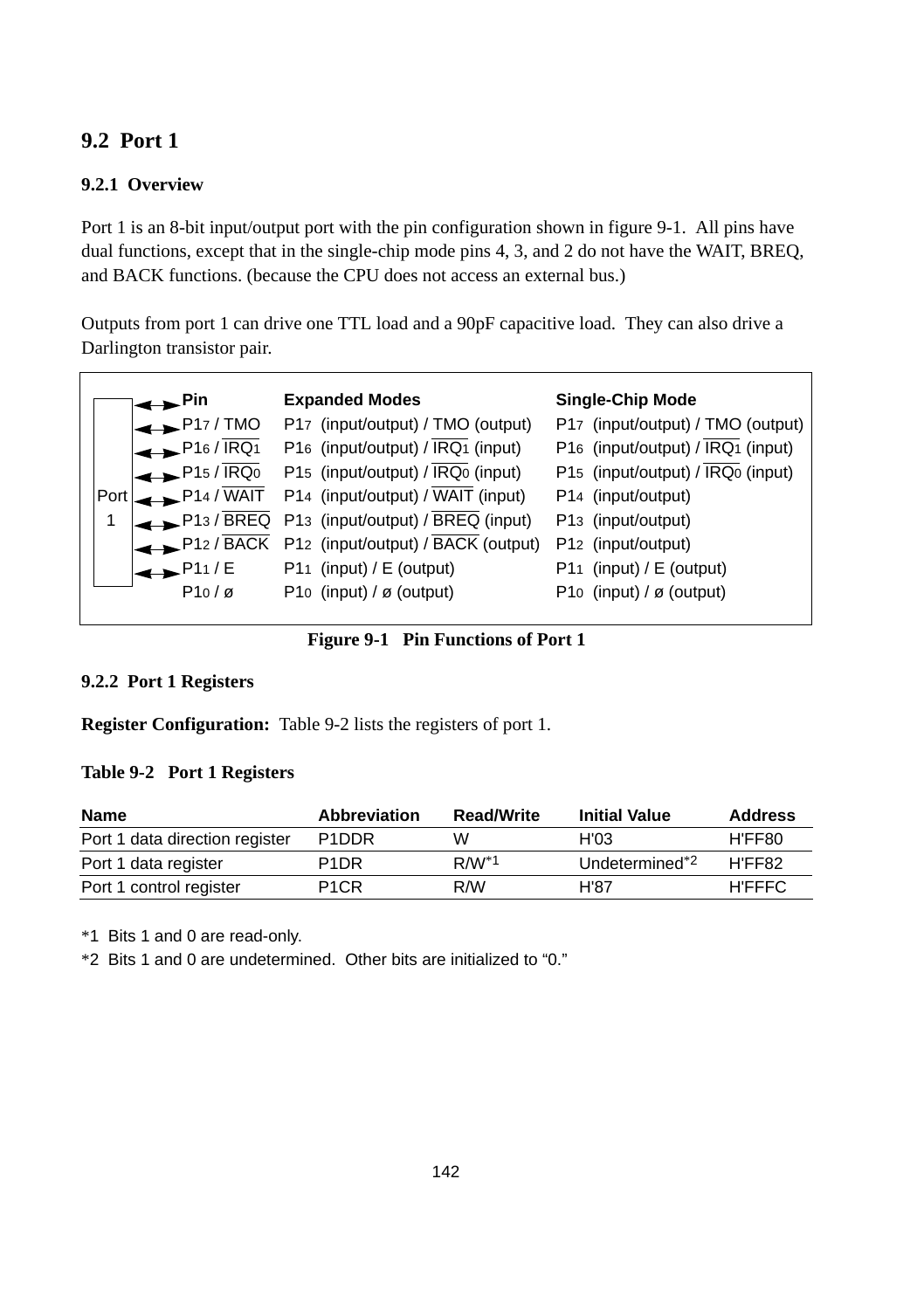#### **1. Port 1 Data Direction Register (P1DDR)—H'FF80**

| Bit           |   |   |   |   |   |   |     |                                                                       |
|---------------|---|---|---|---|---|---|-----|-----------------------------------------------------------------------|
|               |   |   |   |   |   |   |     | P17DDR   P16DDR   P15DDR   P14DDR   P13DDR   P12DDR   P11DDR   P10DDR |
| Initial value |   |   |   |   |   |   |     |                                                                       |
| Read/Write    | w | w | w | w | w | w | ۱Λ. | w                                                                     |

P1DDR is an 8-bit register that selects the direction of each pin in port 1. A pin functions as an output pin if the corresponding bit in P1DDR is set to "1," and as an input pin if the bit is cleared to " $0$ "

P1DDR can be written but not read. An attempt to read this register does not cause an error, but all bits are read as "1," regardless of their true values.

A reset initializes P1DDR to H'03, so that pins P11 and P10 carry clock outputs and the other pins are set for input. In the hardware standby mode, P1DDR is cleared to H'00, stopping the clock outputs. P1DDR is not initialized in the software standby mode, so if a P1DDR bit is set to "1" when the chip enters the software standby mode, the corresponding pin continues to output the value in the port 1 data register (or the  $\phi$  or E clock).

#### **2. Port 1 Data Register (P1DR)—H'FF82**

| Bit           |                 |                 |                 |                 |                 |                 |     |
|---------------|-----------------|-----------------|-----------------|-----------------|-----------------|-----------------|-----|
|               | P <sub>17</sub> | P <sub>16</sub> | P <sub>15</sub> | P <sub>14</sub> | P <sub>13</sub> | P <sub>12</sub> | P10 |
| Initial value |                 |                 |                 |                 |                 |                 |     |
| Read/Write    | R/W             | R/W             | R/W             | R/W             | R/W             | R/W             |     |

P1DR is an 8-bit register containing the data for pins P17 to P10. When the CPU reads P1DR, for output pins it reads the value in the P1DR latch, but for input pins, it obtains the pin status directly.

Note that when pins P11 and P10 are used for output, they output the clock signals ( $\phi$  and E), not the contents of P1DR. If the CPU reads P11 and Pl0 (when Pl1DDR = Pl0DDR = 1), it obtains the clock values at the current instant.

#### **3. Port 1 Control Register (P1CR)—H'FFFC**

| Bit           |          |              |       |             |  |  |
|---------------|----------|--------------|-------|-------------|--|--|
|               | $IRQ_1E$ | <b>IRQ0E</b> | NMIEG | <b>BRLE</b> |  |  |
| Initial value |          |              |       |             |  |  |
| Read/Write    | R/W      | R/W          | R/W   | R/W         |  |  |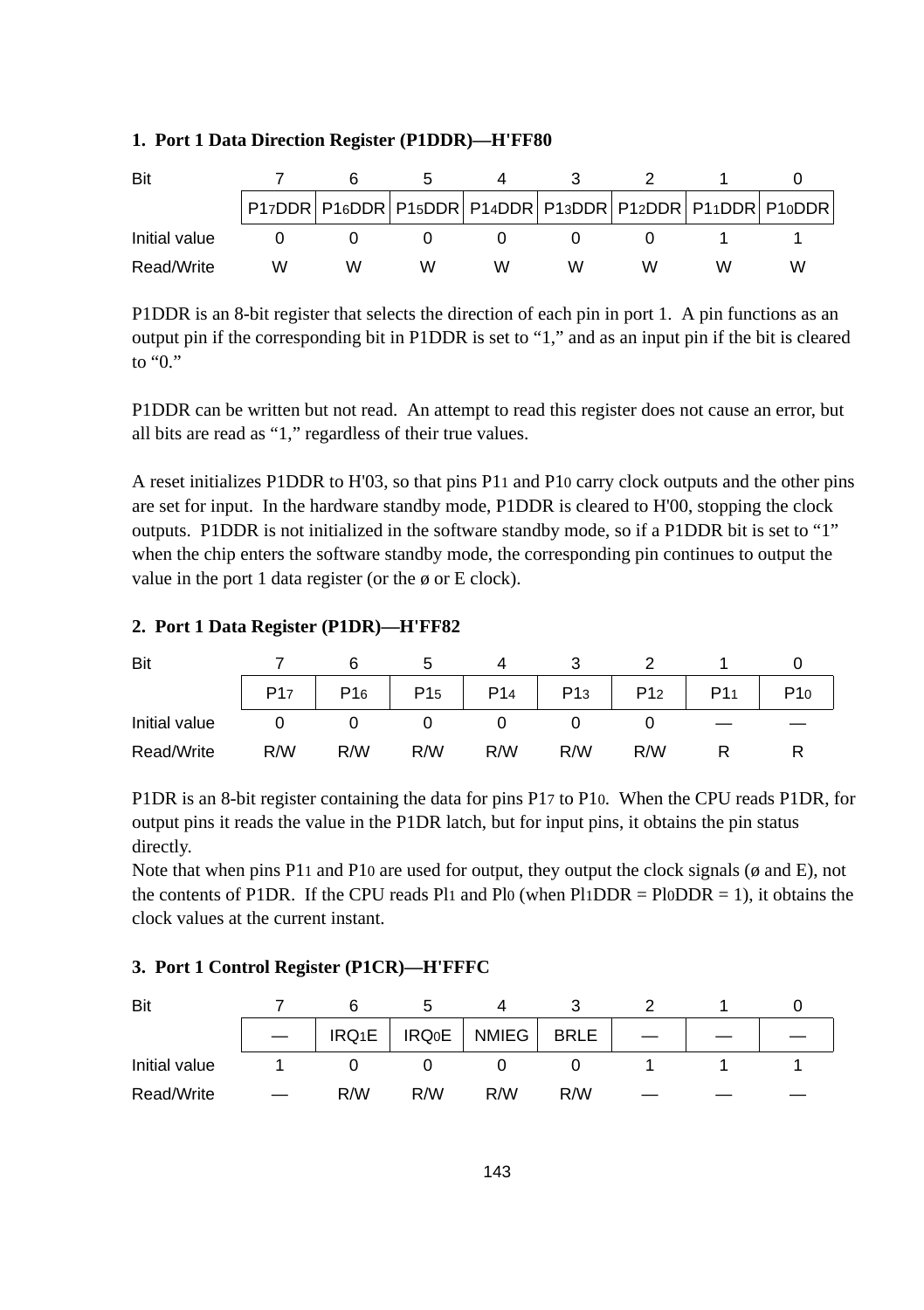P1CR selects the functions of four of the port 1 pins. It also selects the input edge of the NMI pin.

At a reset and in the hardware standby mode, P1CR is initialized to H'87. It is not initialized in the software standby mode.

**Bit 7—Reserved:** This bit cannot be modified and is always read as "1."

**Bit 6—Interrupt Request 1 Enable (IRQ1E):** This bit selects the function of pin P16.

| Bit 6        |                                                                                                            |                 |
|--------------|------------------------------------------------------------------------------------------------------------|-----------------|
| <b>IRQ1E</b> | <b>Description</b>                                                                                         |                 |
| 0            | P16 functions as an input/output pin.                                                                      | (Initial value) |
| 1            | P16 functions as the $\overline{\text{IRQ}}_1$ input pin, regardless of the value set in P16DDR. (However, |                 |
|              | the CPU can still read the pin status by reading P1DR.)                                                    |                 |

**Bit 5—Interrupt Request 0 Enable (IRQ0E):** This bit selects the function of pin P15.

| Bit 5        |                                                                                      |                 |  |  |  |
|--------------|--------------------------------------------------------------------------------------|-----------------|--|--|--|
| <b>IRQ0E</b> | <b>Description</b>                                                                   |                 |  |  |  |
|              | P15 functions as an input/output pin.                                                | (Initial value) |  |  |  |
| 1            | P15 functions as the IRQ input pin, regardless of the value set in P15DDR. (However, |                 |  |  |  |
|              | the CPU can still read the pin status by reading P1DR.)                              |                 |  |  |  |

**Bit 4—Nonmaskable Interrupt Edge (NMIEG):** This bit selects the input edge of the NMI pin. It is not related to port 0.

#### **Bit 4**

| <b>NMIEG</b> | <b>Description</b>                                                          |  |  |  |  |
|--------------|-----------------------------------------------------------------------------|--|--|--|--|
| 0            | A nonmaskable interrupt is generated on the falling edge<br>(Initial value) |  |  |  |  |
|              | of the input at the NMI pin.                                                |  |  |  |  |
|              | A nonmaskable interrupt is generated on the rising edge                     |  |  |  |  |
|              | of the input at the NMI pin.                                                |  |  |  |  |

**Bit 3—Bus Release Enable (BRLE):** This bit selects the functions of pins P12 and P13. It is valid only in the expanded modes (modes 1, 2, 3, and 4). In the single-chip mode, pins P12 and P13 function as input/output pins regardless of the value of the BRLE bit.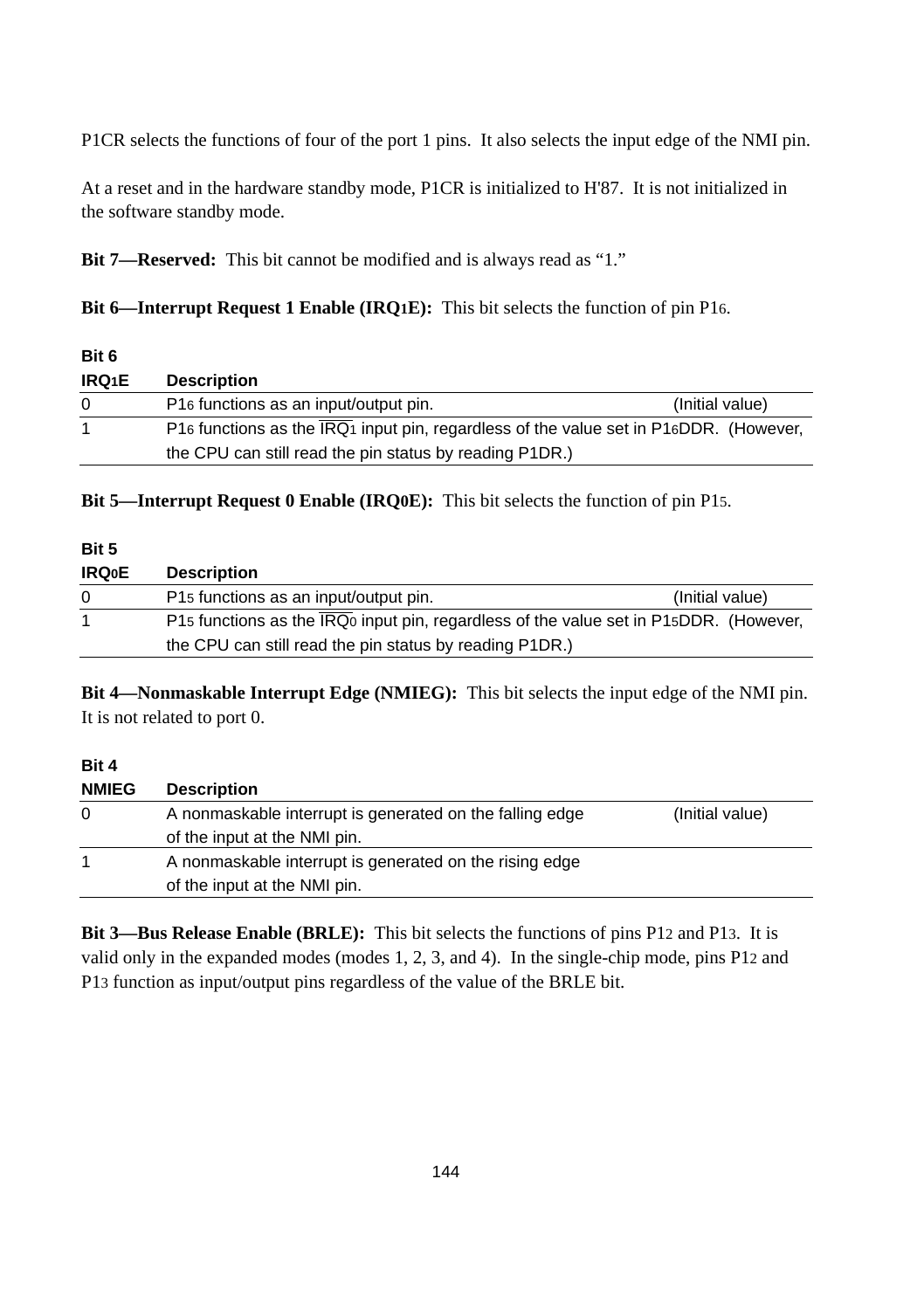| Bit 3       |                                                                  |                 |
|-------------|------------------------------------------------------------------|-----------------|
| <b>BRLE</b> | <b>Description</b>                                               |                 |
| $\Omega$    | P13 and P12 function as input/output pins.                       | (Initial value) |
|             | P13 functions as the input pin. P12 functions as the output pin. |                 |

**Bits 2 to 0—Reserved:** These bits cannot be modified and are always read as "1."

### **9.2.3 Pin Functions in Each Mode**

Port 1 operates differently in the expanded modes (modes 1, 2, 3, and 4) and the single-chip mode (mode 7). Table 9-3 explains how the pin functions are selected in the expanded mode. Table 9-4 explains how the pin functions are selected in the single-chip mode.

## **Table 9-3 Port 1 Pin Functions in Expanded Modes**

#### **Pin Functions and How they are Selected**

P17 / TMO The function depends on output select bits 3 to 0 (OS3 to OS0) of the 8-bit timer control/status register (TCSR) and on the P17DDR bit as follows:

| $ OS3 \text{ to } OS0 $ | All four bits are "0" |                        | At least one bit is "1" |            |  |
|-------------------------|-----------------------|------------------------|-------------------------|------------|--|
| P17DDR                  |                       |                        |                         |            |  |
| Pin function            | P <sub>17</sub> input | P <sub>17</sub> output |                         | TMO output |  |

 $P16 / \overline{IRQ1}$  The function depends on the IRQ1E bit and the P16DDR bit as follows:

| 'IRQ1E              |                       |                        |  |                        |
|---------------------|-----------------------|------------------------|--|------------------------|
| P <sub>16</sub> DDR |                       |                        |  |                        |
| Pin function        | P <sub>16</sub> input | P <sub>16</sub> output |  | IRQ <sub>1</sub> input |

 $P15 / \overline{\text{IRQ}}_0$  The function depends on the IRQ0E bit and the P15DDR bit as follows:

| <b>IRQ0E</b> |                       |                        |  |                        |
|--------------|-----------------------|------------------------|--|------------------------|
| P15DDR       |                       |                        |  |                        |
| Pin function | P <sub>15</sub> input | P <sub>15</sub> output |  | IRQ <sub>0</sub> input |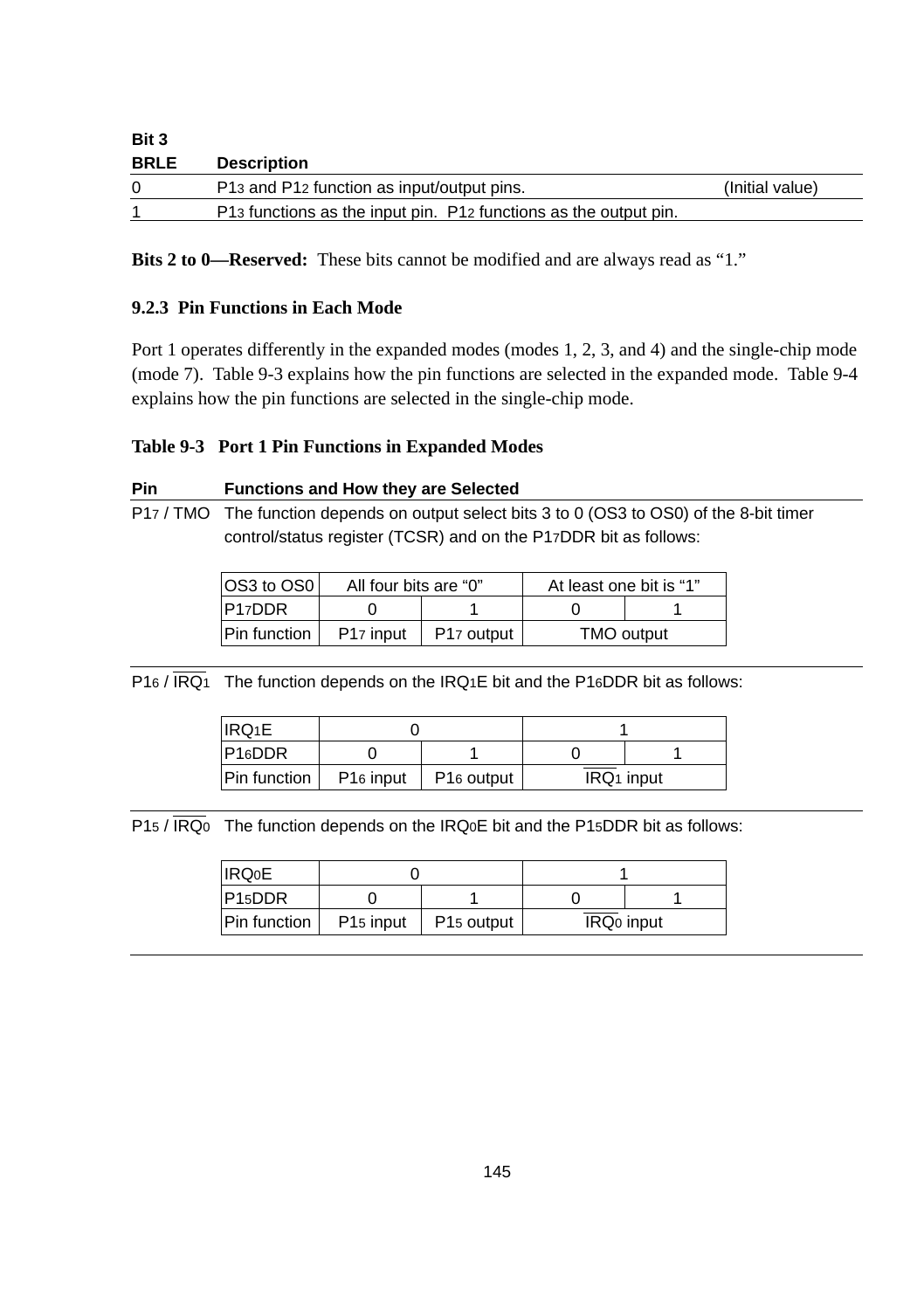#### **Table 9-3 Port 1 Pin Functions in Expanded Modes (cont)**

# **Pin Functions and How they are Selected** P14 / WAIT The function depends on the wait mode select 1 bit (WMS1) of the wait-state control register (WCR) and the P14DDR bit as follows:

| WMS1                |                       |                        |                   |  |
|---------------------|-----------------------|------------------------|-------------------|--|
| P <sub>14</sub> DDR |                       |                        |                   |  |
| Pin function        | P <sub>14</sub> input | P <sub>14</sub> output | <b>WAIT</b> input |  |

P13 / BREQ The function depends on the BRLE bit and the P13DDR bit as follows:

| <b>BRLE</b>  |                       |                        |                   |  |
|--------------|-----------------------|------------------------|-------------------|--|
| PA3DDR       |                       |                        |                   |  |
| Pin function | P <sub>13</sub> input | P <sub>13</sub> output | <b>BREQ</b> input |  |

P12 / BACK The function depends on the BRLE bit and the P12DDR bit as follows:

| <b>BRIF</b>         |                       |                        |                   |  |
|---------------------|-----------------------|------------------------|-------------------|--|
| P12DDR              |                       |                        |                   |  |
| <b>Pin function</b> | P <sub>12</sub> input | P <sub>12</sub> output | <b>BACK</b> input |  |

P11 / E

| $PI1$ DDR    |       |                |
|--------------|-------|----------------|
| Pin function | Input | E clock output |

P10 / ø

| P10DDR       |       |                |
|--------------|-------|----------------|
| Pin function | Input | ø clock output |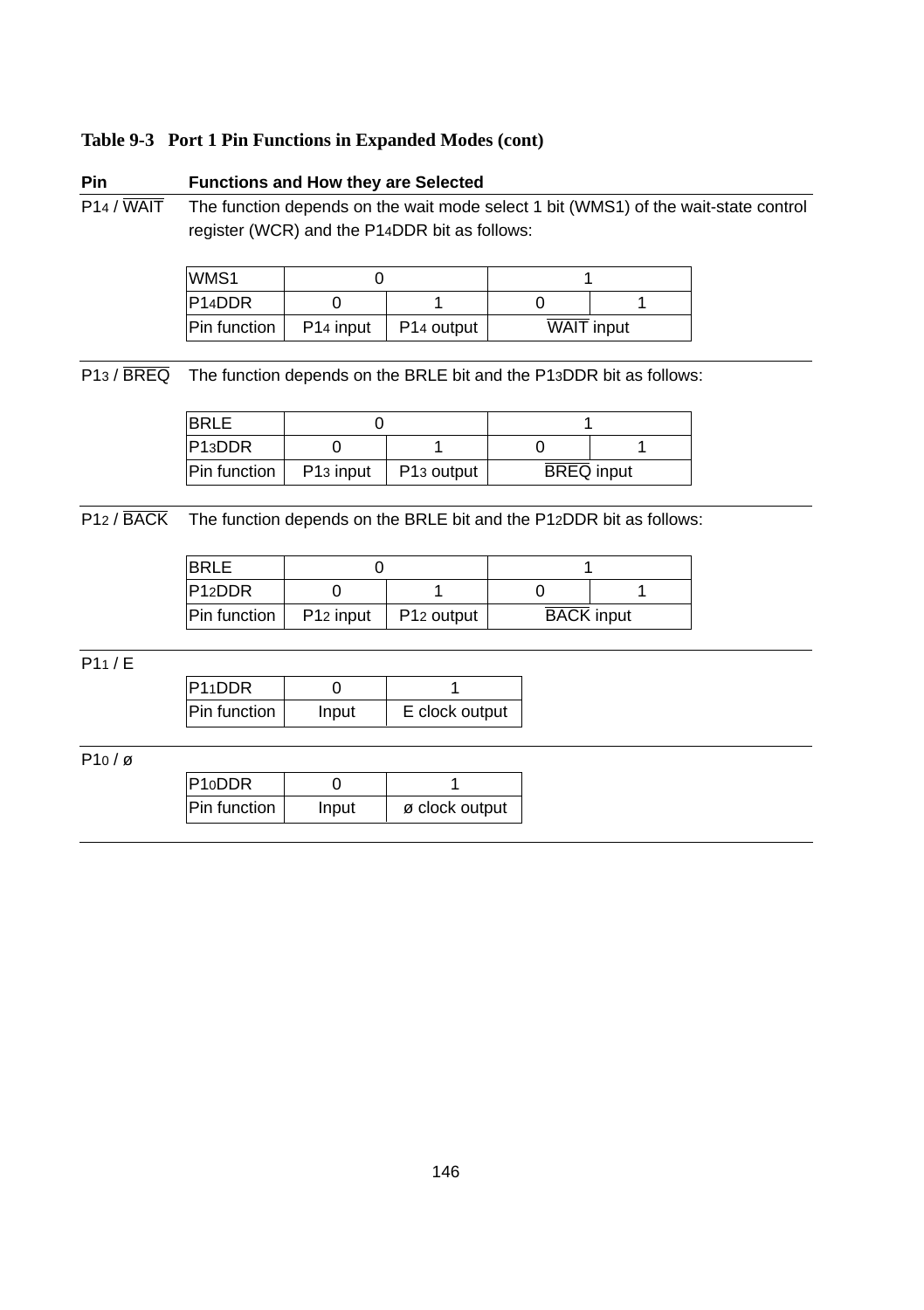### **Table 9-4 Port 1 Pin Functions in Single-Chip Modes**

#### **Pin Selection of Pin Functions**

P17 / TMO The function depends on output select bits 3 to 0 (OS3 to OS0) of the 8-bit timer control/status register (TCSR) and on the P17DDR bit as follows:

| <b>OS3 to OS0</b>   | All four bits are "0" |                        | At least one bit is "1" |  |
|---------------------|-----------------------|------------------------|-------------------------|--|
| P <sub>17</sub> DDR |                       |                        |                         |  |
| <b>Pin function</b> | P <sub>17</sub> input | P <sub>17</sub> output | TMO output              |  |

 $\overline{P16 / \overline{IRQ}}$  The function depends on the IRQ1E bit and the P16DDR bit as follows:

| IRQ <sub>1</sub> E  |                       |                        |                        |  |
|---------------------|-----------------------|------------------------|------------------------|--|
| P16DDR              |                       |                        |                        |  |
| <b>Pin function</b> | P <sub>16</sub> input | P <sub>16</sub> output | IRQ <sub>1</sub> input |  |

P15 /  $\overline{\text{IRQ}_0}$  The function depends on the IRQ0E bit and the P15DDR bit as follows:

| <b>IRQ0E</b>        |                       |                        |                        |  |
|---------------------|-----------------------|------------------------|------------------------|--|
| P <sub>15</sub> DDR |                       |                        |                        |  |
| Pin function        | P <sub>15</sub> input | P <sub>15</sub> output | IRQ <sub>0</sub> input |  |

P14

| P <sub>14</sub> DDR |       |        |
|---------------------|-------|--------|
| Pin function        | Input | Output |

P13

| P <sub>13</sub> DDR |       |        |
|---------------------|-------|--------|
| Pin function        | Input | Output |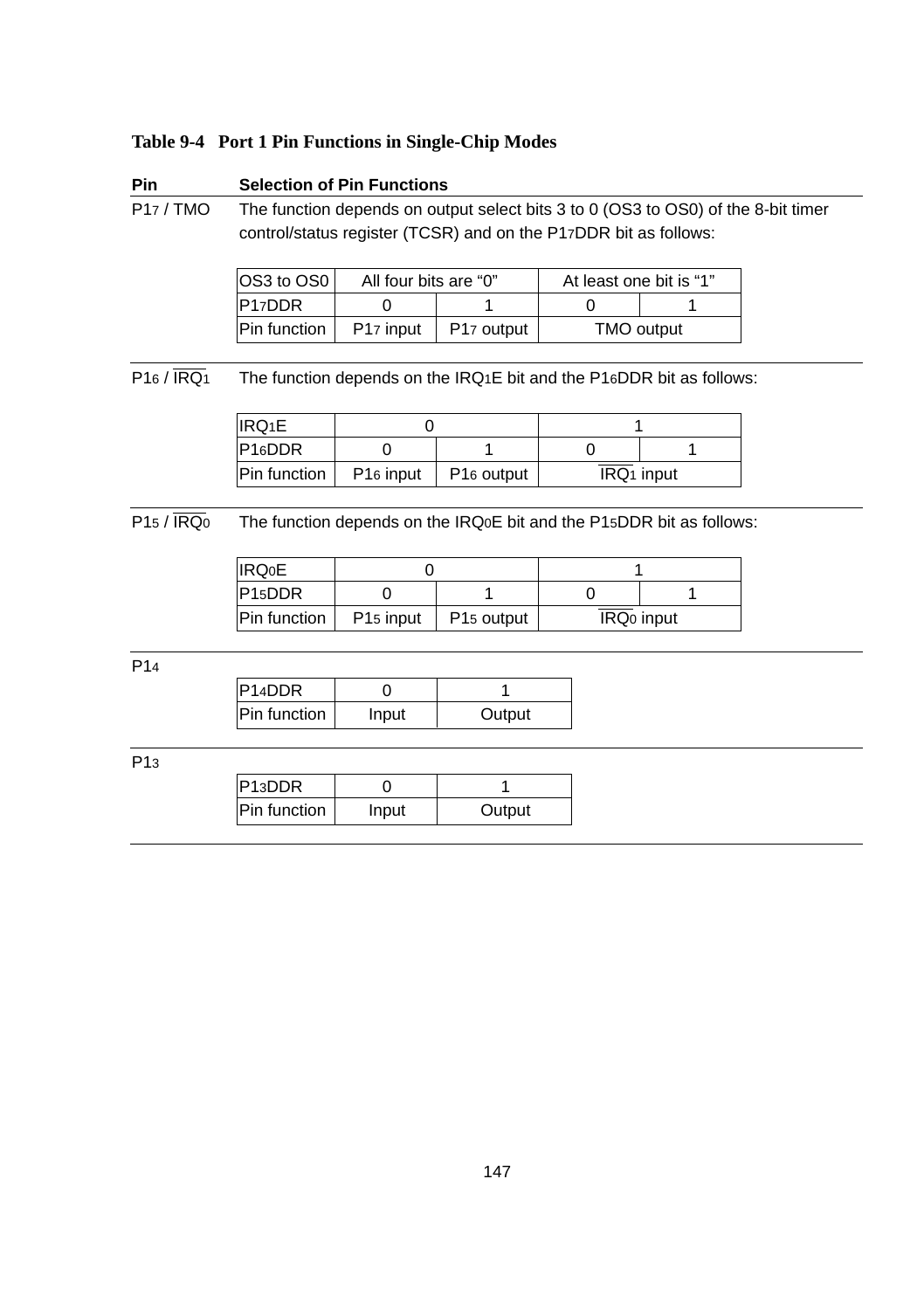### **Table 9-4 Port 1 Pin Functions in Single-Chip Modes (cont)**

**Pin Selection of Pin Functions**

| I<br>I |  |
|--------|--|
|--------|--|

| P <sub>12</sub> D <sub>DR</sub> |       |        |
|---------------------------------|-------|--------|
| Pin function                    | Input | Output |

#### P11 / E

| P11DDR              |       |                |
|---------------------|-------|----------------|
| <b>Pin function</b> | Input | E clock output |

P10 / ø

| P10DDR       |       |                |
|--------------|-------|----------------|
| Pin function | Input | ø clock output |

# **9.3 Port 2**

#### **9.3.1 Overview**

Port 2 is a five-bit input/output port with the pin configuration shown in figure 9-2. It functions as an input/output port only in the single-chip mode. In the expanded modes it is used for output of bus control signals.

Outputs from port 2 can drive one TTL load and a 90pF capacitive load. They can also drive a Darlington transistor pair.

| Pin                         | <b>Expanded Modes</b> | <b>Single-Chip Mode</b> |
|-----------------------------|-----------------------|-------------------------|
| $\leftrightarrow$ P24 / WR  | WR (output)           | P24 (input/output)      |
| $Port \rightarrow P23 / RD$ | RD (output)           | P23 (input/output)      |
| 2 $\leftrightarrow$ P22/DS  | DS (output)           | P22 (input/output)      |
| $\leftrightarrow$ P21/R/W   | R/W (output)          | P21 (input/output)      |
| $\leftrightarrow$ P20/AS    | AS (output)           | P20 (input/output)      |

|  | Figure 9-2 Pin Functions of Port 2 |  |
|--|------------------------------------|--|
|--|------------------------------------|--|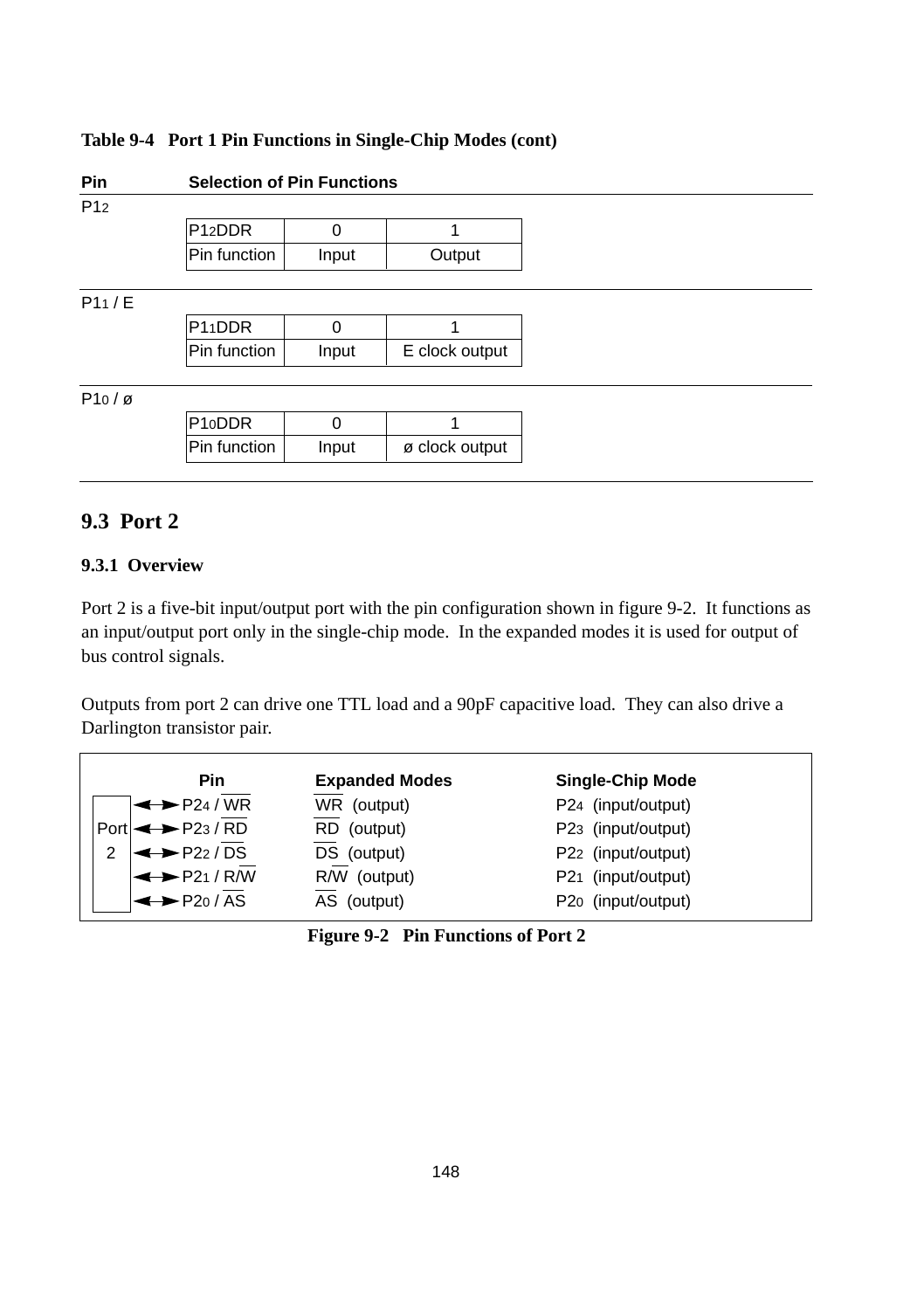#### **9.3.2 Port 2 Registers**

**Register Configuration:** Table 9-5 lists the registers of port 2.

#### **Table 9-5 Port 2 Registers**

| <b>Name</b>                    | <b>Abbreviation</b> | <b>Read/Write</b> | <b>Initial Value</b> | <b>Address</b> |
|--------------------------------|---------------------|-------------------|----------------------|----------------|
| Port 2 data direction register | P2DDR               | w                 | H'E0                 | H'FF81         |
| Port 2 data register           | P <sub>2</sub> DR   | R/W               | H'E0                 | H'FF83         |

#### **1. Port 2 Data Direction Register (P2DDR)—H'FF81**

| Bit           |  |   |   |   |   |                                            |
|---------------|--|---|---|---|---|--------------------------------------------|
|               |  |   |   |   |   | P24DDR   P23DDR   P22DDR   P21DDR   P20DDR |
| Initial value |  |   |   |   |   |                                            |
| Read/Write    |  | w | w | w | w | W                                          |

P2DDR is an 8-bit register that selects the direction of each pin in port 2.

**Single-Chip Mode:** A pin functions as an output pin if the corresponding bit in P2DDR is set to "1," and as an input pin if the bit is cleared to "0."

Bits 4 to 0 can be written but not read. An attempt to read this register does not cause an error, but all bits are read as "1," regardless of their true values.

Bits 7 to 5 are reserved. They cannot be modified and are always read as "1."

At a reset and in the hardware standby mode, P2DDR is initialized to H'E0, making all five pins input pins. P2DDR is not initialized in the software standby mode, so if a P2DDR bit is set to "1" when the chip enters the software standby mode, the corresponding pin continues to output the value in the port 2 data register.

**Expanded Modes:** All bits of P2DDR are fixed at "1" and cannot be modified.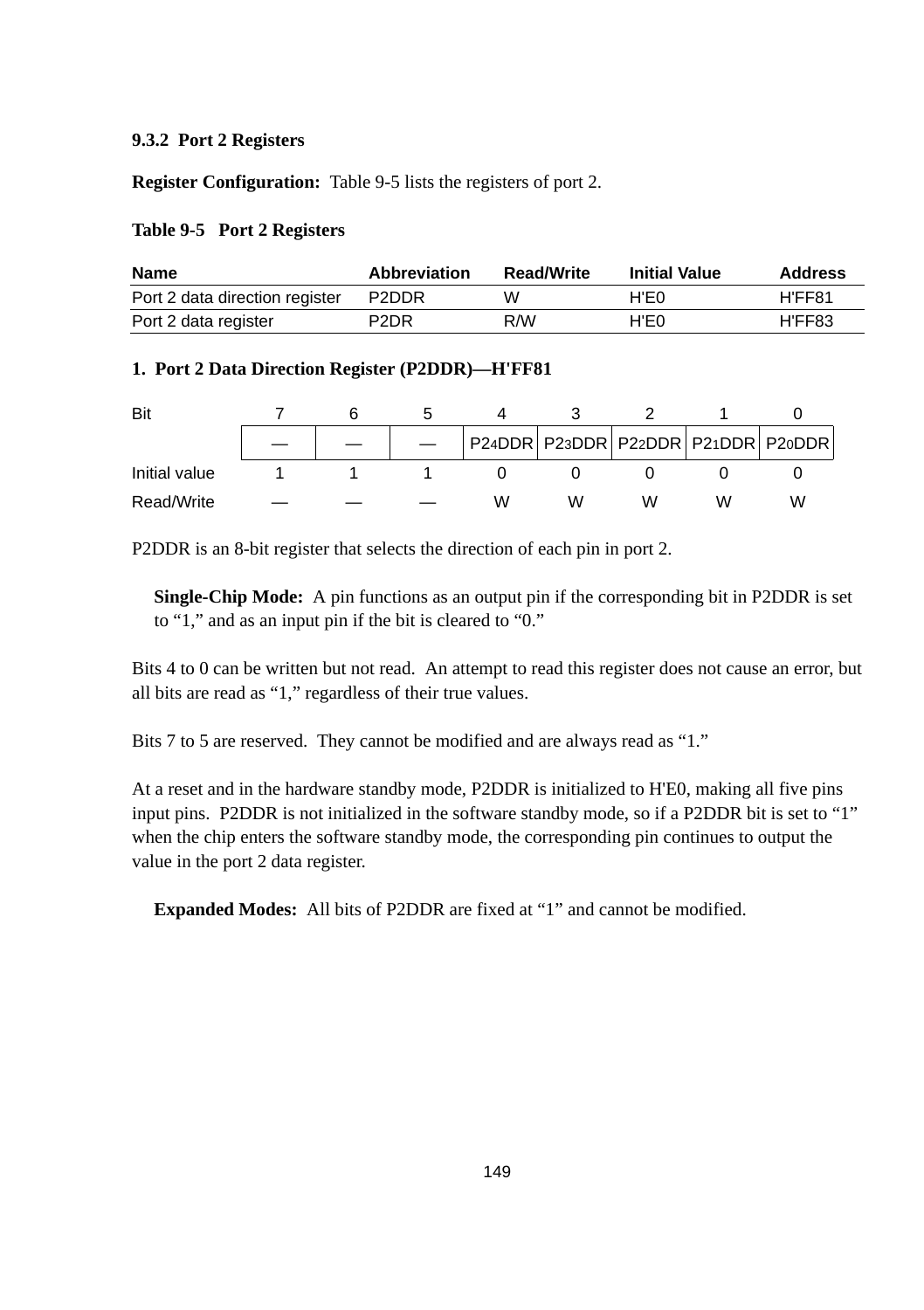#### **2. Port 2 Data Register (P2DR)—H'FF83**

| Bit           | 6 |                 |                 |                 |     |     |
|---------------|---|-----------------|-----------------|-----------------|-----|-----|
|               |   | P <sub>24</sub> | P <sub>23</sub> | P <sub>22</sub> | P21 | P20 |
| Initial value |   |                 |                 |                 |     |     |
| Read/Write    |   | R/W             | R/W             | R/W             | R/W | R/W |

P2DR is an 8-bit register containing the data for pins P24 to P20.

Bits 7 to 5 are reserved. They cannot be modified and are always read as "1."

When the CPU reads P2DR, for output pins it reads the value in the P2DR latch, but for input pins, it obtains the pin status directly.

#### **9.3.3 Pin Functions in Each Mode**

Port 2 has different functions in the expanded modes (modes 1, 2, 3, 4) and the single-chip mode (mode 7). Separate descriptions are given below.

**Pin Functions in Expanded Modes:** In the expanded modes (modes 1, 2, 3, and 4), all pins of P2DDR is automatically set to "1" for output. Port 2 outputs the bus control signals  $(\overline{AS}, R/\overline{W})$ ,  $\overline{\text{DS}}, \overline{\text{RD}}, \overline{\text{WR}}$ ).

Figure 9-3 shows the pin functions in the expanded modes.



**Figure 9-3 Port 2 Pin Functions in Expanded Modes**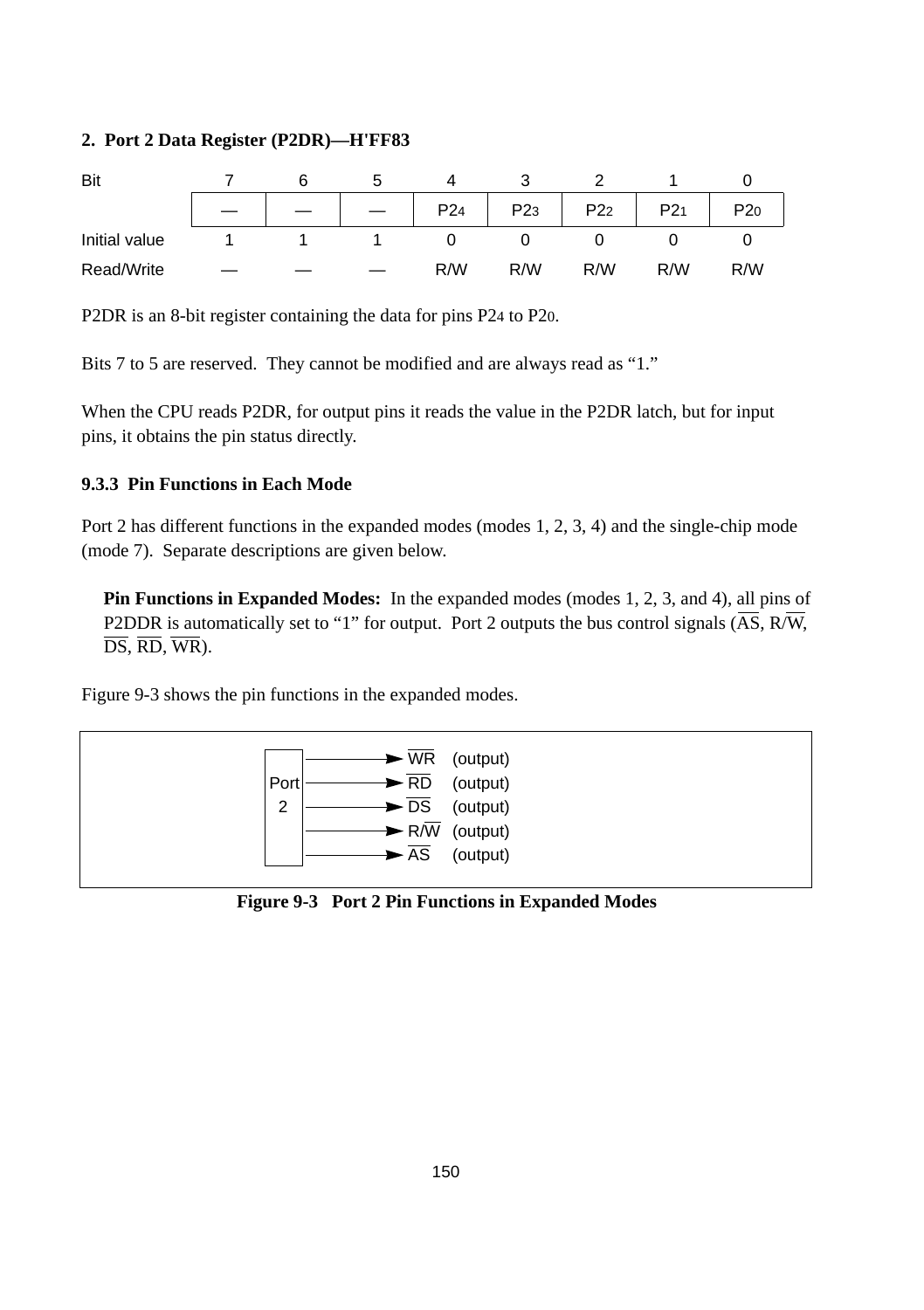**Pin Functions in Single-Chip Mode:** In the single-chip mode (mode 7), each of the port 2 pins can be designated as an input pin or an output pin, as indicated in figure 9-4, by setting the corresponding bit in P2DDR to "1" for output or clearing it to "0" for input.



**Figure 9-4 Port 2 Pin Functions in Single-Chip Mode**

# **9.4 Port 3**

## **9.4.1 Overview**

Port 3 is an 8-bit input/output port with the pin configuration shown in figure 9-5. In the expanded modes it operates as the external data bus  $(D7 - Do)$ . In the single-chip mode it operates as a general-purpose input/output port.

Outputs from port 3 can drive one TTL load and a 90pF capacitive load. They can also drive a Darlington transistor pair.

| $\blacktriangleright$ P37 / D7<br>D7 (input/output)<br>P37 (input/output)                  |                    |
|--------------------------------------------------------------------------------------------|--------------------|
|                                                                                            |                    |
| P36 / D6<br>D <sub>6</sub> (input/output)                                                  | P36 (input/output) |
| $\blacktriangleright$ P35 / D5<br>D <sub>5</sub> (input/output)<br>P35 (input/output)      |                    |
| P34 / D4<br>D <sub>4</sub> (input/output)<br>P34 (input/output)<br>Port                    |                    |
| 3<br>$\blacktriangleright$ P33 / D3<br>D <sub>3</sub> (input/output)<br>P33 (input/output) |                    |
| $\blacktriangleright$ P32 / D2<br>D <sub>2</sub> (input/output)<br>P32 (input/output)      |                    |
| P31 / D1<br>(input/output)<br>P31 (input/output)<br>D1                                     |                    |
| P30 / D0<br>Do (input/output)<br>P30 (input/output)                                        |                    |

**Figure 9-5 Pin Functions of Port 3**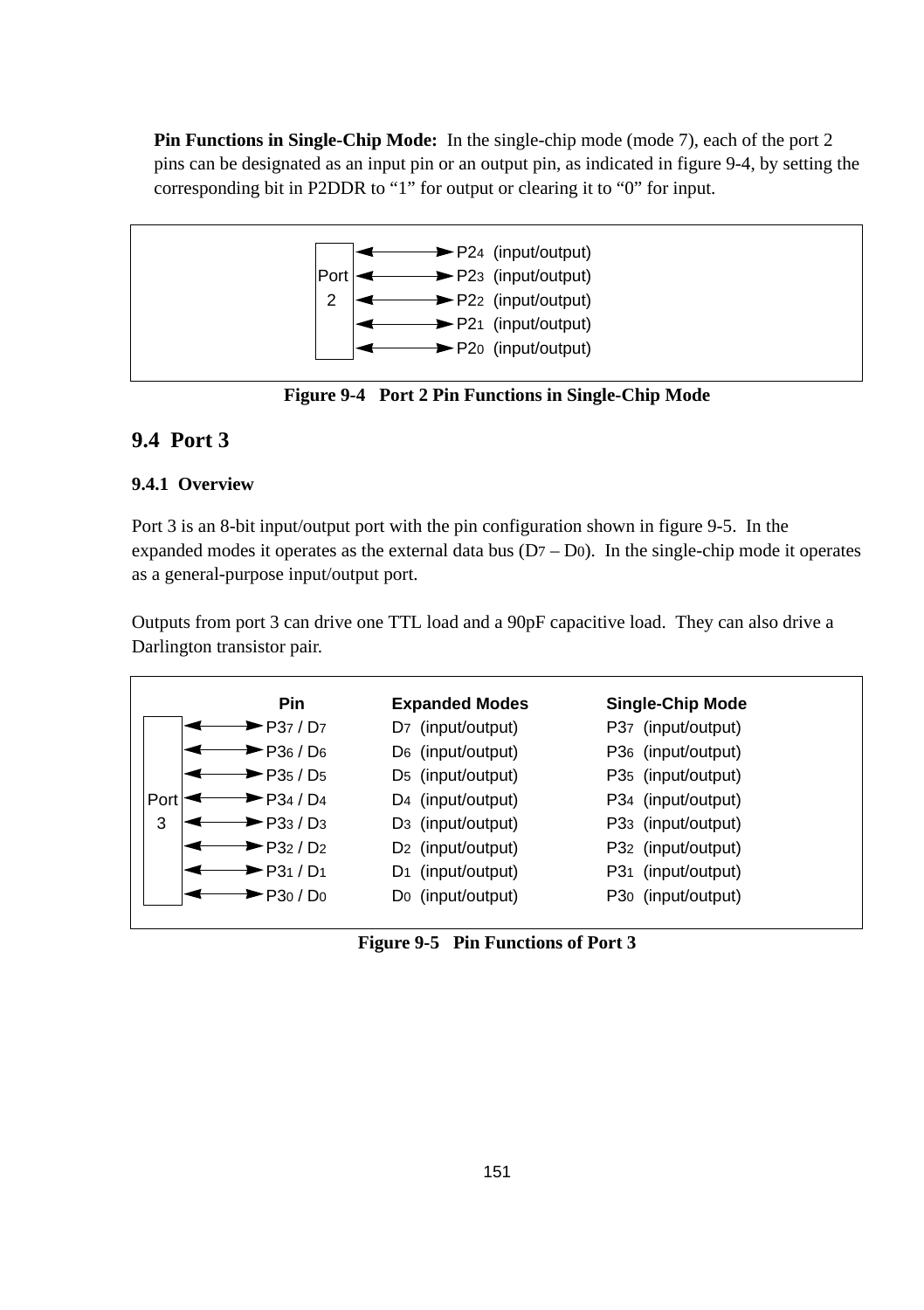#### **9.4.2 Port 3 Registers**

**Register Configuration:** Table 9-6 lists the registers of port 3.

#### **Table 9-6 Port 3 Registers**

| <b>Name</b>                    | <b>Abbreviation</b> | <b>Read/Write</b> | <b>Initial Value</b> | Address |
|--------------------------------|---------------------|-------------------|----------------------|---------|
| Port 3 data direction register | P3DDR               | w                 | H'OO                 | H'FF84  |
| Port 3 data register           | P3DR                | R/W               | H'OO                 | H'FF86  |

#### **1. Port 3 Data Direction Register (P3DDR)—H'FF84**

| Bit           |   |   |   |   |   |  |                                                                       |
|---------------|---|---|---|---|---|--|-----------------------------------------------------------------------|
|               |   |   |   |   |   |  | P37DDR   P36DDR   P35DDR   P34DDR   P33DDR   P32DDR   P31DDR   P30DDR |
| Initial value |   |   |   |   |   |  |                                                                       |
| Read/Write    | w | w | w | w | w |  | w                                                                     |

P3DDR is an 8-bit register that selects the direction of each pin in port 3.

**Single-Chip Mode:** A pin functions as an output pin if the corresponding bit in P3DDR is set to "1," and as an input pin if the bit is cleared to "0."

P3DDR can be written but not read. An attempt to read this register does not cause an error, but all bits are read as "1," regardless of their true values.

At a reset and in the hardware standby mode, P3DDR is initialized to H'00, making all eight pins input pins. P3DDR is not initialized in the software standby mode, so if a P3DDR bit is set to "1" when the chip enters the software standby mode, the corresponding pin continues to output the value in the port 3 data register.

**Expanded Modes:** P3DDR is not used.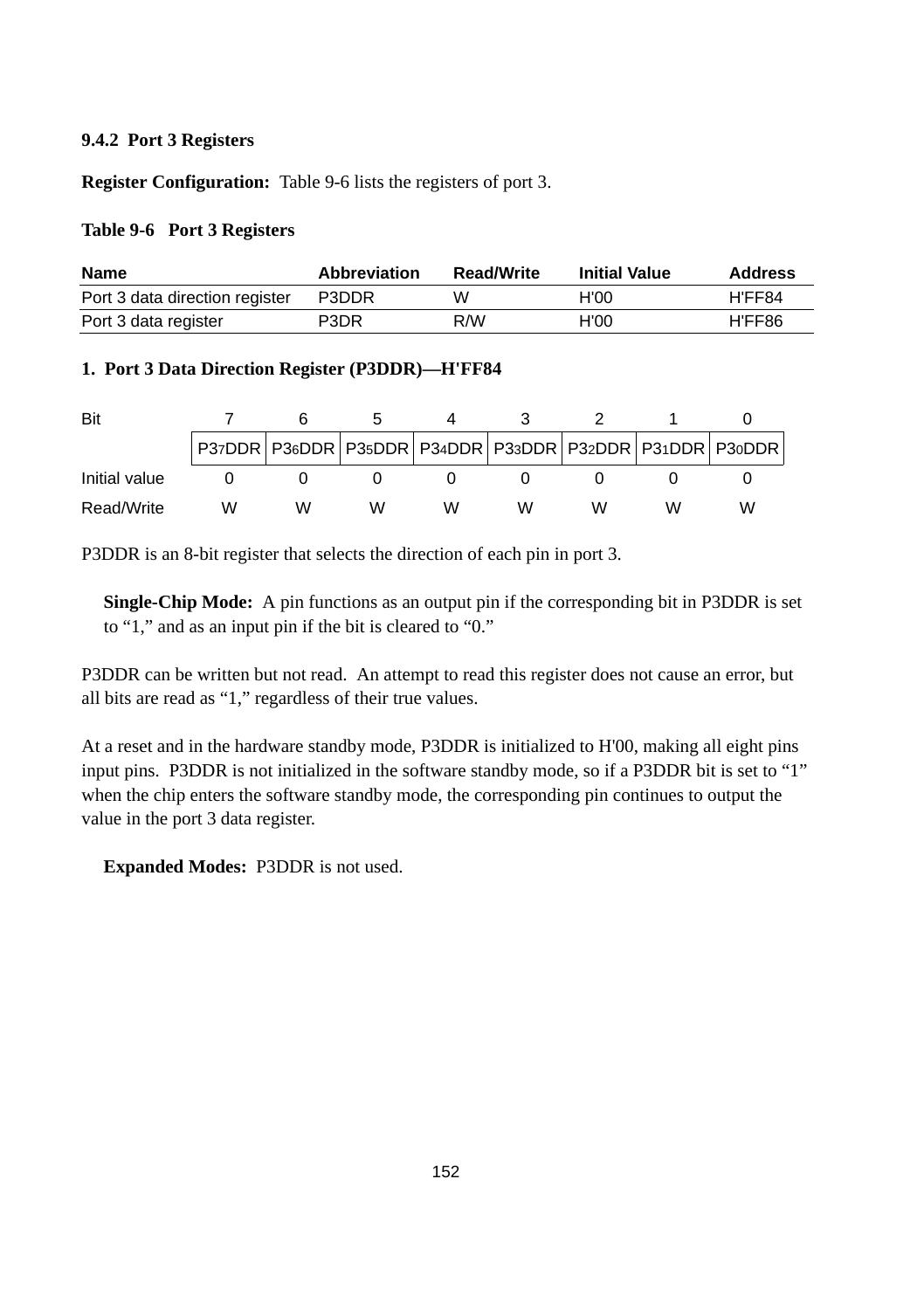#### **2. Port 3 Data Register (P3DR)—H'FF86**

| Bit           |                 |     |                 |                 |                 |                 |                 |     |
|---------------|-----------------|-----|-----------------|-----------------|-----------------|-----------------|-----------------|-----|
|               | P <sub>37</sub> | P36 | P <sub>35</sub> | P <sub>34</sub> | P <sub>33</sub> | P <sub>32</sub> | P3 <sub>1</sub> | P30 |
| Initial value |                 |     |                 |                 |                 |                 |                 |     |
| Read/Write    | R/W             | R/W | R/W             | R/W             | R/W             | R/W             | R/W             | R/W |

P3DR is an 8-bit register containing the data for pins P37 to P30.

At a reset and in the hardware standby mode, P3DR is initialized to H'00.

When the CPU reads P3DR, for output pins it reads the value in the P3DR latch, but for input pins, it obtains the pin status directly.

#### **9.4.3 Pin Functions in Each Mode**

Port 3 has different functions in the expanded modes (modes 1, 2, 3, 4) and the single-chip mode (mode 7). Separate descriptions are given below.

**Pin Functions in Expanded Modes:** In the expanded modes (modes 1, 2, 3, and 4), port 3 is automatically used as the data bus and P3DDR is ignored. Figure 9-6 shows the pin functions for the expanded modes.



**Figure 9-6 Port 3 Pin Functions in Expanded Modes**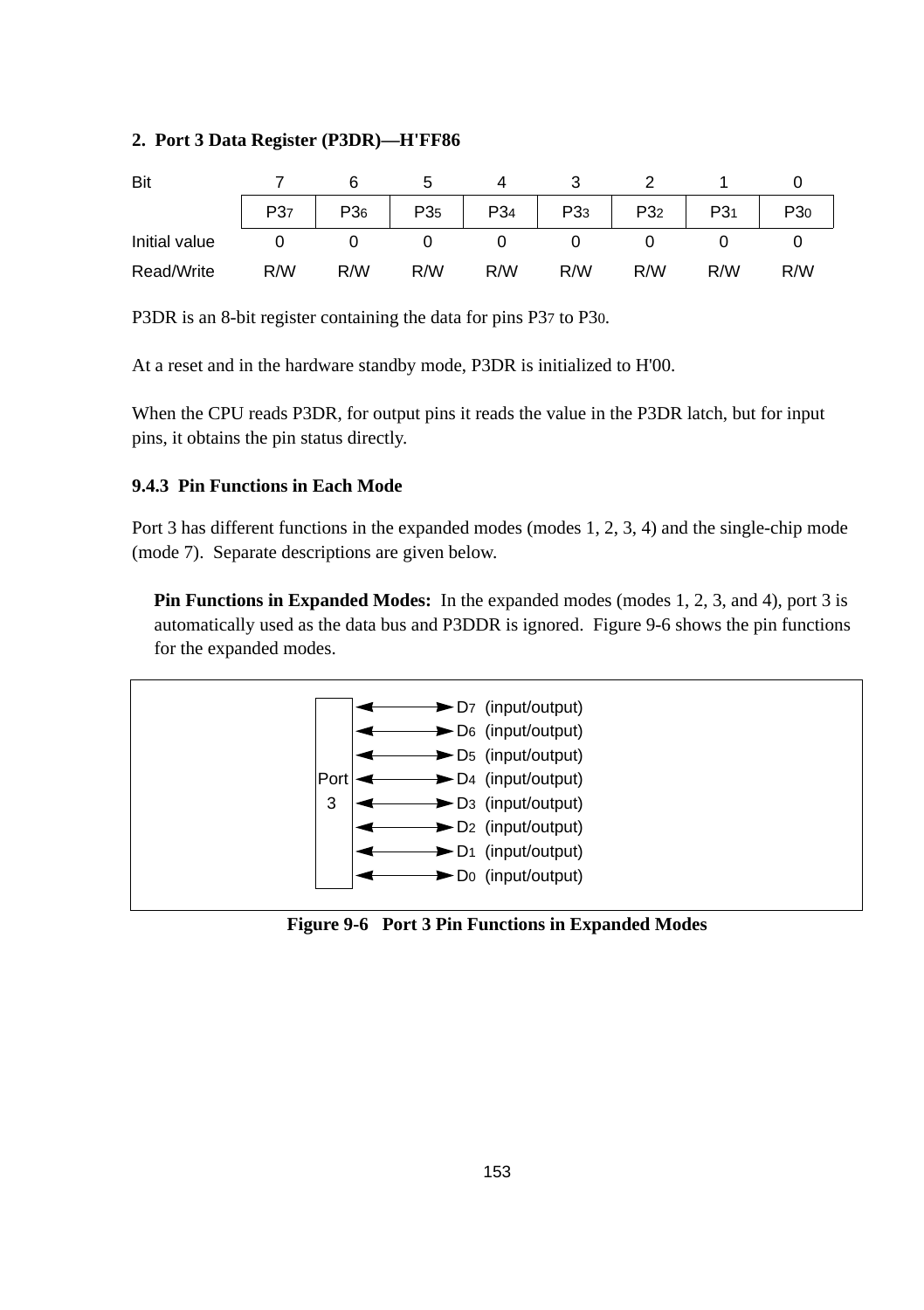**Pin Functions in Single-Chip Mode:** In the single-chip mode (mode 7), each of the port 3 pins can be designated as an input pin or an output pin, as indicated in figure 9-7, by setting the corresponding bit in P3DDR to "1" for output or clearing it to "0" for input.





# **9.5 Port 4**

## **9.5.1 Overview**

Port 4 is an 8-bit input/output port with the pin configuration shown in figure 9-8. In the expanded modes it provides the low bits  $(A7 - A0)$  of the address bus. In the single-chip mode it operates as a general-purpose input/output port.

Outputs from port 4 can drive one TTL load and a 90pF capacitive load. They can also drive a Darlington transistor pair or LED (with 8mA current sink).

|      | <b>Pin</b>                     | <b>Expanded Modes</b>   | <b>Single-Chip Mode</b> |
|------|--------------------------------|-------------------------|-------------------------|
|      | ► P47 / A7                     | A <sub>7</sub> (output) | P47 (input/output)      |
|      | $\blacktriangleright$ P46 / A6 | A <sub>6</sub> (output) | P46 (input/output)      |
|      | $\blacktriangleright$ P45 / A5 | A <sub>5</sub> (output) | P45 (input/output)      |
| Port | ► P44 / A4                     | A <sub>4</sub> (output) | P44 (input/output)      |
| 4    | PA3/A3                         | A <sub>3</sub> (output) | P43 (input/output)      |
|      | $\blacktriangleright$ P42 / A2 | A <sub>2</sub> (output) | P42 (input/output)      |
|      | ► P41 / A1                     | (output)<br>A1          | P41 (input/output)      |
|      | P40 / A0                       | Ao (output)             | P40 (input/output)      |

**Figure 9-8 Pin Functions of Port 4**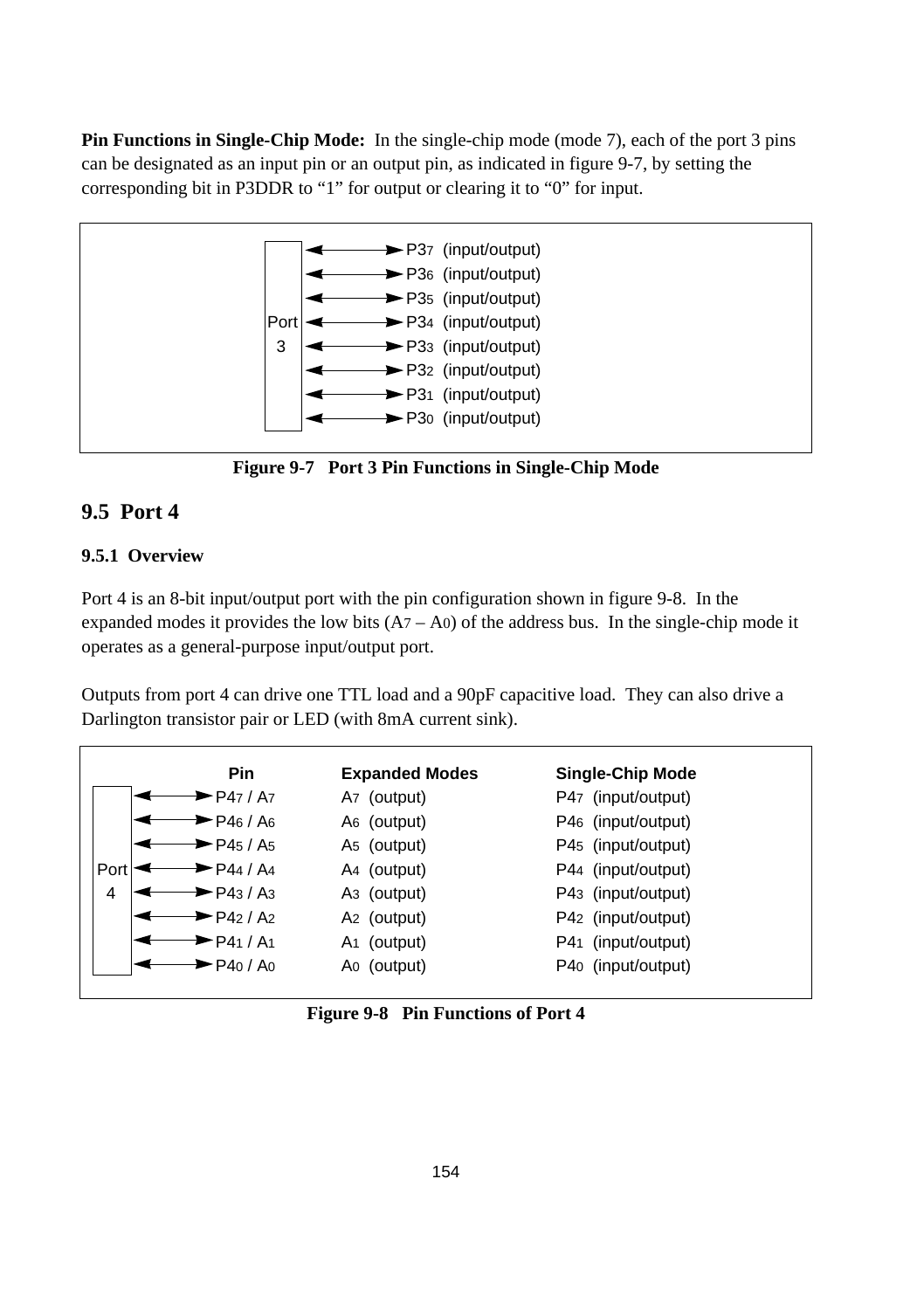#### **9.5.2 Port 4 Registers**

**Register Configuration:** Table 9-7 lists the registers of port 4.

#### **Table 9-7 Port 4 Registers**

| <b>Name</b>                    | <b>Abbreviation</b>           | <b>Read/Write</b> | <b>Initial Value</b> | <b>Address</b> |
|--------------------------------|-------------------------------|-------------------|----------------------|----------------|
| Port 4 data direction register | P4DDR                         | w                 | H'00                 | H'FF85         |
| Port 4 data register           | P <sub>4</sub> D <sub>R</sub> | R/W               | H'00                 | H'FF87         |

#### **1. Port 4 Data Direction Register (P4DDR)—H'FF85**

| Bit           |                                                                       |   |   |   |   |   |   |
|---------------|-----------------------------------------------------------------------|---|---|---|---|---|---|
|               | P47DDR   P46DDR   P45DDR   P44DDR   P43DDR   P42DDR   P41DDR   P40DDR |   |   |   |   |   |   |
| Initial value |                                                                       |   |   |   |   |   |   |
| Read/Write    | ۱٨                                                                    | w | w | w | w | w | w |

P4DDR is an 8-bit register that selects the direction of each pin in port 4.

**Single-Chip Mode:** A pin functions as an output pin if the corresponding bit in P4DDR is set to "1," and as in input pin if the bit is cleared to "0."

P4DDR can be written but not read. An attempt to read this register does not cause an error, but all bits are read as "1," regardless of their true values.

At a reset and in the hardware standby mode, P4DDR is initialized to H'00, making all eight pins input pins. P4DDR is not initialized in the software standby mode, so if a P4DDR bit is set to "1" when the chip enters the software standby mode, the corresponding pin continues to output the value in the port 4 data register.

**Expanded Modes:** All bits of P4DDR are fixed at "1" and cannot be modified.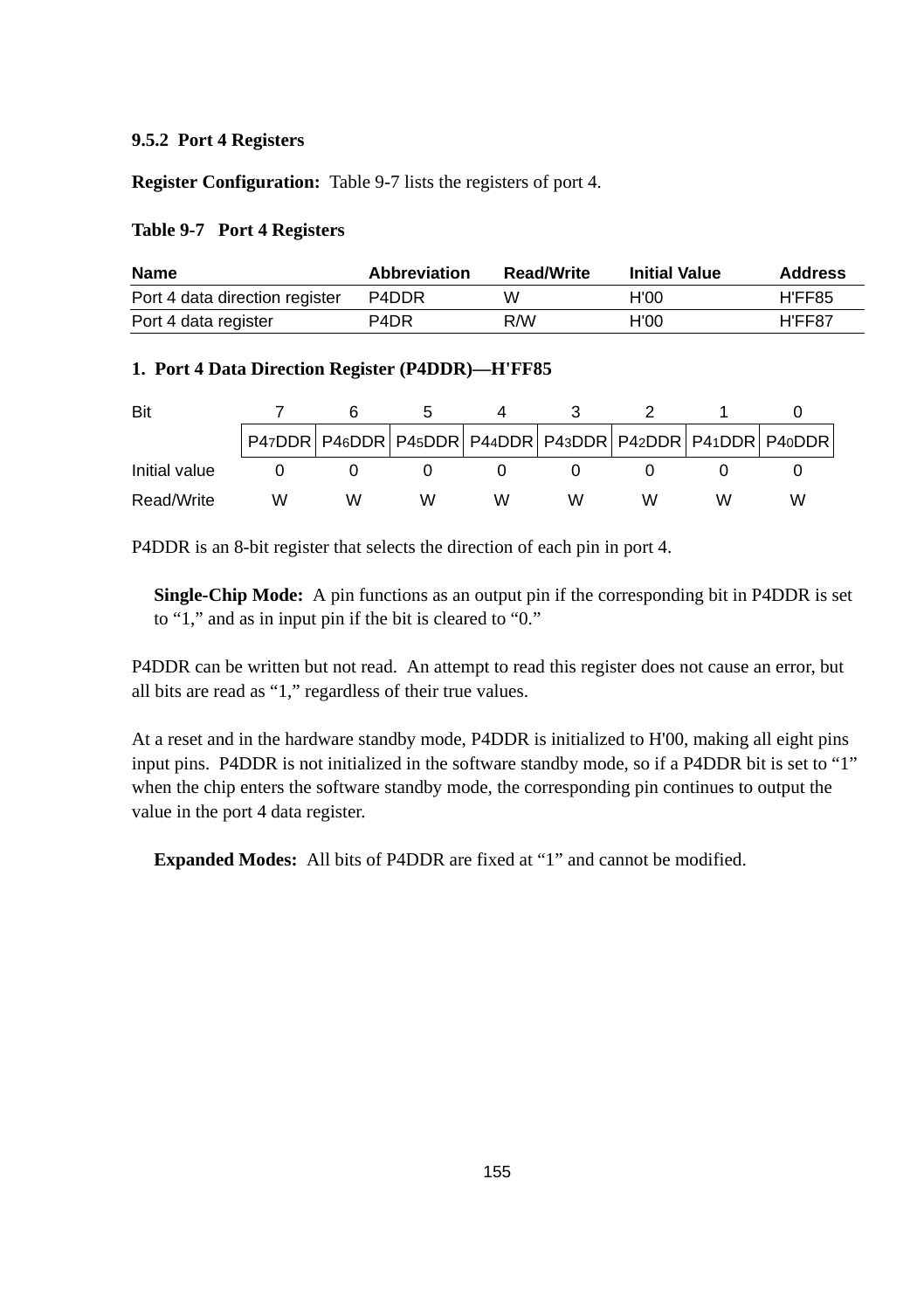#### **2. Port 4 Data Register (P4DR)—H'FF87**

| Bit           |     |     |                 |     |     |                 |                 |     |
|---------------|-----|-----|-----------------|-----|-----|-----------------|-----------------|-----|
|               | P47 | P46 | P4 <sub>5</sub> | P44 | P43 | P4 <sub>2</sub> | P4 <sub>1</sub> | P40 |
| Initial value |     |     |                 |     |     |                 |                 |     |
| Read/Write    | R/W | R/W | R/W             | R/W | R/W | R/W             | R/W             | R/W |

P4DR is an 8-bit register containing the data for pins P47 to P40.

At a reset and in the hardware standby mode, P4DR is initialized to H'00.

When the CPU reads P4DR, for output pins it reads the value in the P4DR latch, but for input pins, it obtains the pin status directly.

#### **9.5.3 Pin Functions in Each Mode**

Port 4 has different functions in the expanded modes (modes 1, 2, 3, 4) and the single-chip mode (mode 7). Separate descriptions are given below.

**Pin Functions in Expanded Modes:** In the expanded modes (modes 1, 2, 3, and 4), port 4 is used for output of the low bits  $(A7 - A0)$  of the address bus. P4DDR is automatically set for output. Figure 9-9 shows the pin functions for the expanded modes.



**Figure 9-9 Port 4 Pin Functions in Expanded Modes**

**Pin Functions in Single-Chip Mode:** In the single-chip mode (mode 7), each of the port 4 pins can be designated as an input pin or an output pin, as indicated in figure 9-10, by setting the corresponding bit in P4DDR to "1" for output or clearing it to "0" for input.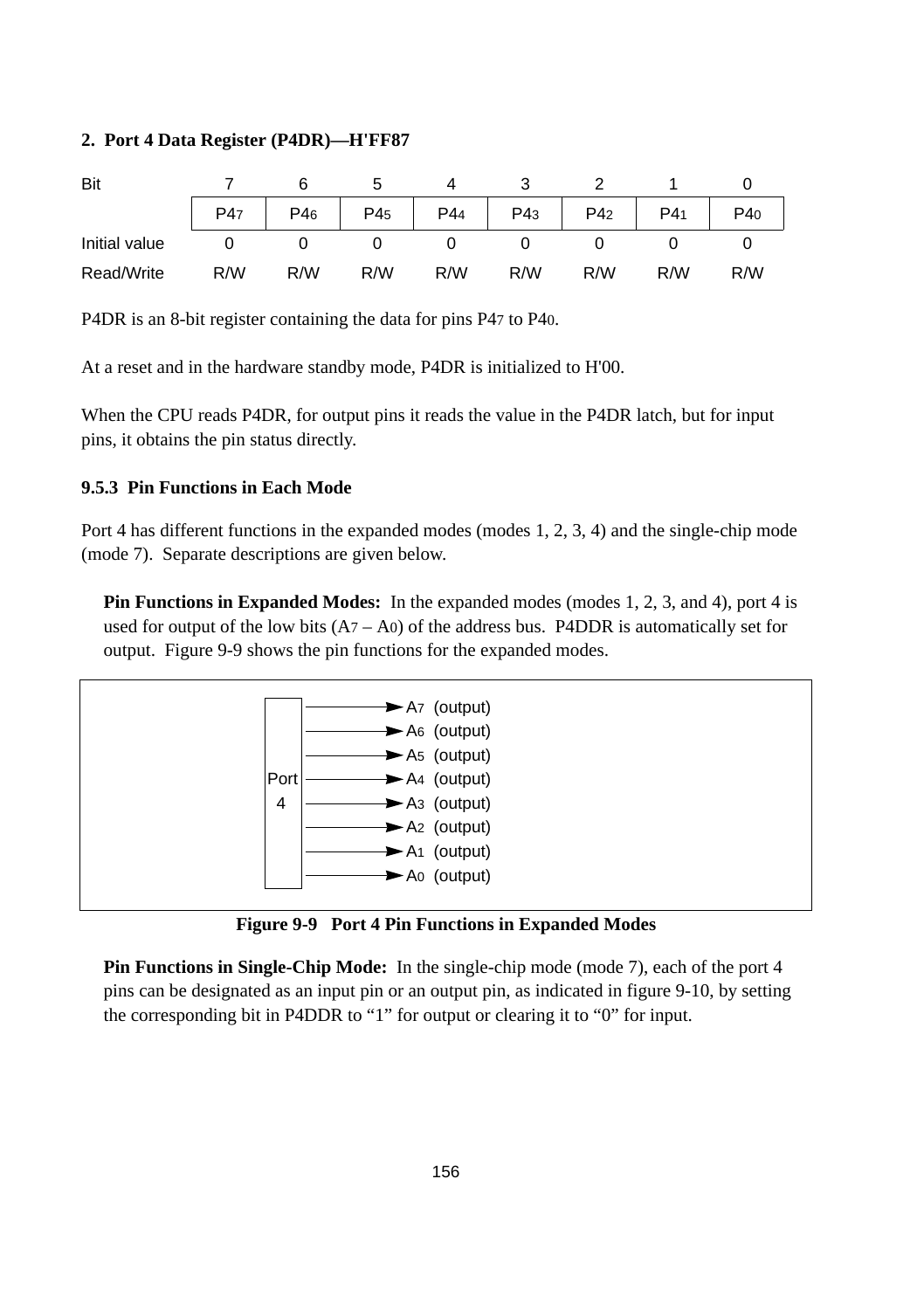

**Figure 9-10 Port 4 Pin Functions in Single-Chip Mode**

# **9.6 Port 5**

# **9.6.1 Overview**

Port 5 is an 8-bit input/output port with the pin configuration shown in figure 9-11. In the expanded modes that use the on-chip ROM (modes 2 and 4), the pins of port 5 function either as general-purpose input pins or as bits A15 – A8 of the address bus, depending on the port 5 data direction register (P5DDR).

Port 5 has built-in MOS pull-ups that can be turned on or off under program control.

Outputs from port 5 can drive one TTL load and a 90pF capacitive load. They can also drive a Darlington transistor pair.

|                    | Pin                               | Modes 1 and 3            | Modes 2 and 4                            | <b>Single-Chip Mode</b> |
|--------------------|-----------------------------------|--------------------------|------------------------------------------|-------------------------|
| $\rightarrow$      | P <sub>57</sub> / A <sub>15</sub> | A <sub>15</sub> (output) | P57 (input) / A <sub>15</sub> (output)   | P57 (input/output)      |
| $\rightarrow$      | P <sub>56</sub> / A <sub>14</sub> | A <sub>14</sub> (output) | P56 (input) / A <sub>14</sub> (output)   | P56 (input/output)      |
| ↞                  | P <sub>55</sub> / A <sub>13</sub> | A <sub>13</sub> (output) | P55 (input) / A <sub>13</sub> (output)   | P55 (input/output)      |
| $Port \rightarrow$ | P <sub>54</sub> / A <sub>12</sub> | A <sub>12</sub> (output) | $P54$ (input) / A <sub>12</sub> (output) | P54 (input/output)      |
| 5<br>←►            | P <sub>53</sub> / A <sub>11</sub> | A <sub>11</sub> (output) | P53 (input) / A <sub>11</sub> (output)   | P53 (input/output)      |
| ←                  | P <sub>52</sub> / A <sub>10</sub> | A <sub>10</sub> (output) | P52 (input) / A <sub>10</sub> (output)   | P52 (input/output)      |
| ←►                 | P51 / Ag                          | (output)<br>A9           | P51 (input) / A9 (output)                | P51 (input/output)      |
|                    | P <sub>50</sub> / A <sub>8</sub>  | (output)<br>A8           | P50 (input) / As (output)                | P50 (input/output)      |
|                    |                                   |                          |                                          |                         |

**Figure 9-11 Pin Functions of Port 5**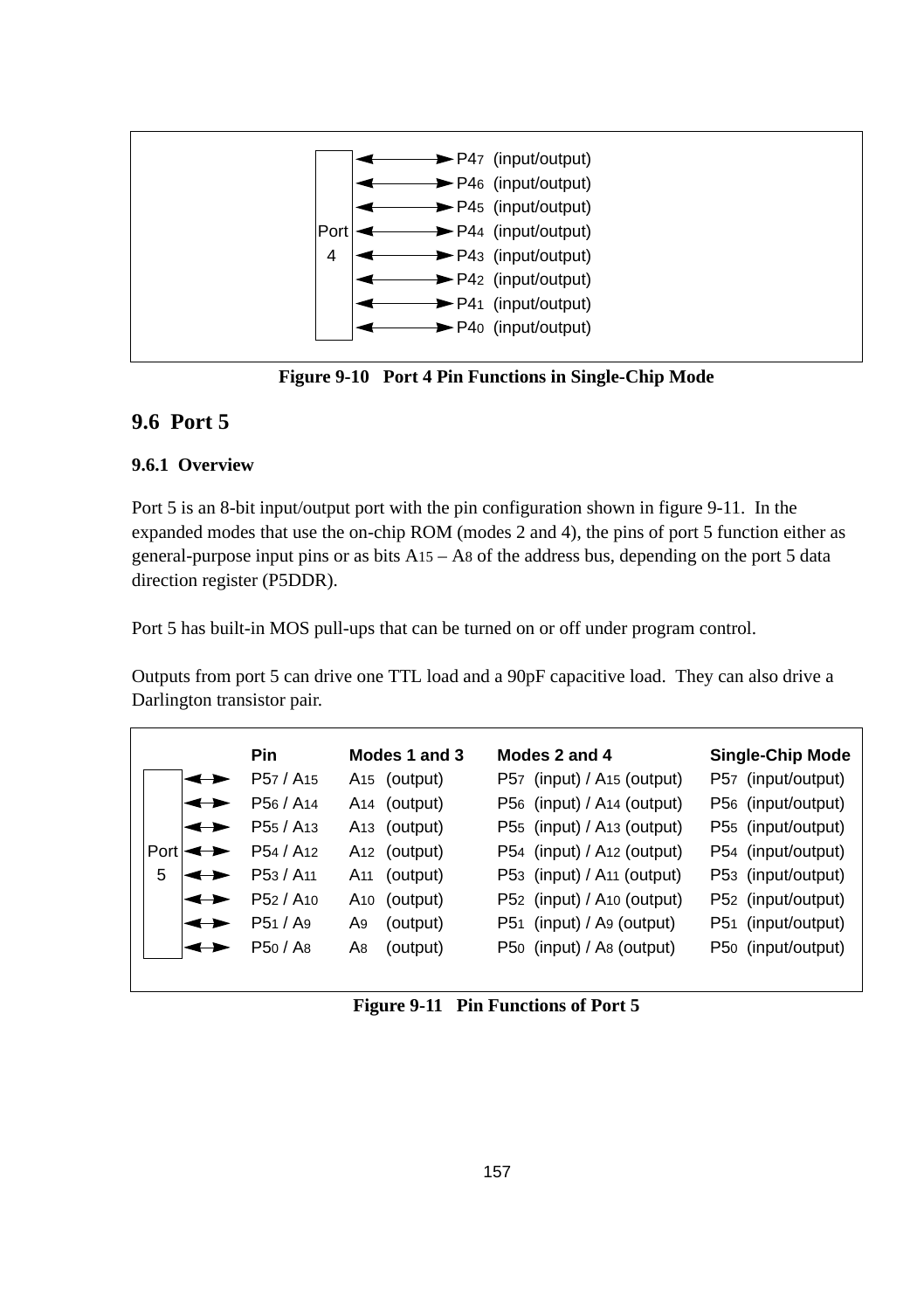#### **9.6.2 Port 5 Registers**

**Register Configuration:** Table 9-8 lists the registers of port 5.

#### **Table 9-8 Port 5 Registers**

| <b>Name</b>                    | <b>Abbreviation</b>           | <b>Read/Write</b> | <b>Initial Value</b> | Address |
|--------------------------------|-------------------------------|-------------------|----------------------|---------|
| Port 5 data direction register | P5DDR                         | w                 | H'OO                 | H'FF88  |
| Port 5 data register           | P <sub>5</sub> D <sub>R</sub> | R/W               | H'OO                 | H'FF8A  |

#### **1. Port 5 Data Direction Register (P5DDR)—H'FF88**

| Bit           |   |   |   |   |   |   |                                                                       |
|---------------|---|---|---|---|---|---|-----------------------------------------------------------------------|
|               |   |   |   |   |   |   | P57DDR   P56DDR   P55DDR   P54DDR   P53DDR   P52DDR   P51DDR   P50DDR |
| Initial value |   |   |   |   |   |   |                                                                       |
| Read/Write    | w | w | w | w | w | w | w                                                                     |

P5DDR is an 8-bit register that selects the direction of each pin in port 5.

**Single-Chip Mode:** A pin functions as an output pin if the corresponding bit in P5DDR is set to "1," and as an input pin if the bit is cleared to "0."

P5DDR can be written but not read. An attempt to read this register does not cause an error, but all bits are read as "1," regardless of their true values.

At a reset and in the hardware standby mode, P5DDR is initialized to H'00, making all eight pins input pins. P5DDR is not initialized in the software standby mode, so if a P5DDR bit is set to "1" when the chip enters the software standby mode, the corresponding pin continues to output the value in the port 5 data register.

**Expanded Modes Using On-Chip ROM (Modes 2 and 4):** If a "1" is set in P5DDR, the corresponding pin is used for address output. If a "0" is set in P5DDR, the pin is used for general-purpose input. P5DDR is initialized to H'00 at a reset and in the hardware standby mode.

**Expanded Modes Not Using On-Chip ROM (Modes 1 and 3):** All bits of P5DDR are fixed at "1" and cannot be modified.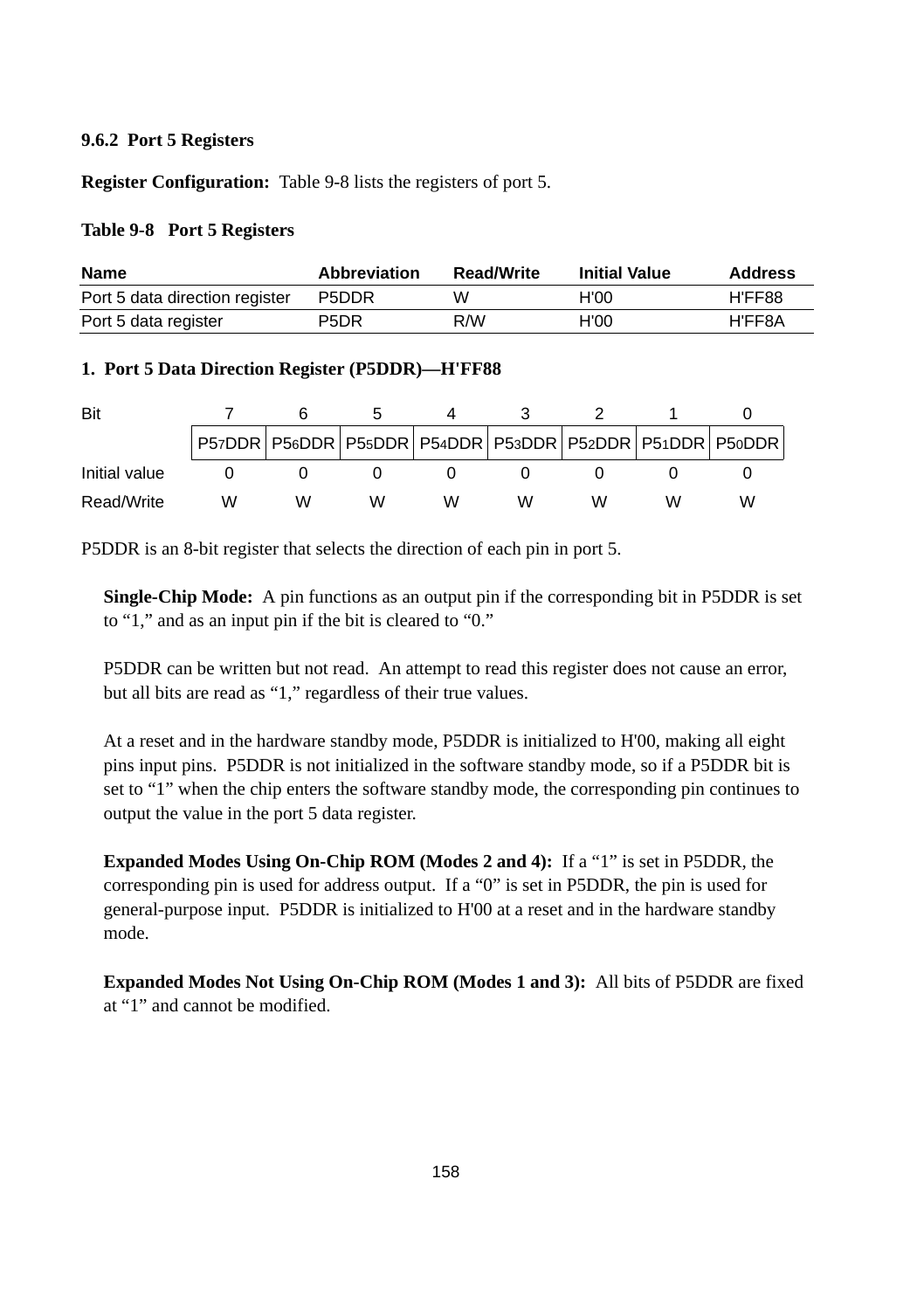### **Port 5 Data Register (P5DR)—H'FF8A**

| Bit           |                 |                 |                 |                 |                 |                 |                 |                 |
|---------------|-----------------|-----------------|-----------------|-----------------|-----------------|-----------------|-----------------|-----------------|
|               | P <sub>57</sub> | P <sub>56</sub> | P <sub>55</sub> | P <sub>54</sub> | P <sub>53</sub> | P <sub>52</sub> | P <sub>51</sub> | P <sub>50</sub> |
| Initial value |                 |                 |                 |                 |                 |                 |                 |                 |
| Read/Write    | R/W             | R/W             | R/W             | R/W             | R/W             | R/W             | R/W             | R/W             |

P5DR is an 8-bit register containing the data for pins P57 to P50.

At a reset and in the hardware standby mode, P5DR is initialized to H'00.

When the CPU reads P5DR, for output pins it reads the value in the P5DR latch, but for input pins, it obtains the pin status directly.

#### **9.6.3 Pin Functions in Each Mode**

Port 5 operates in one way in modes 1 and 3, in another way in modes 2 and 4, and in a third way in mode 7. Separate descriptions are given below.

**Pin Functions in Modes 1 and 3:** In modes 1 and 3 (expanded modes in which the on-chip ROM is not used), all bits of P5DDR are automatically set to "1" for output, and the pins of port 5 carry bits A15 – A8 of the address bus. Figure 9-12 shows the pin functions for modes 1 and 3.



**Figure 9-12 Port 5 Pin Functions in Modes 1 and 3**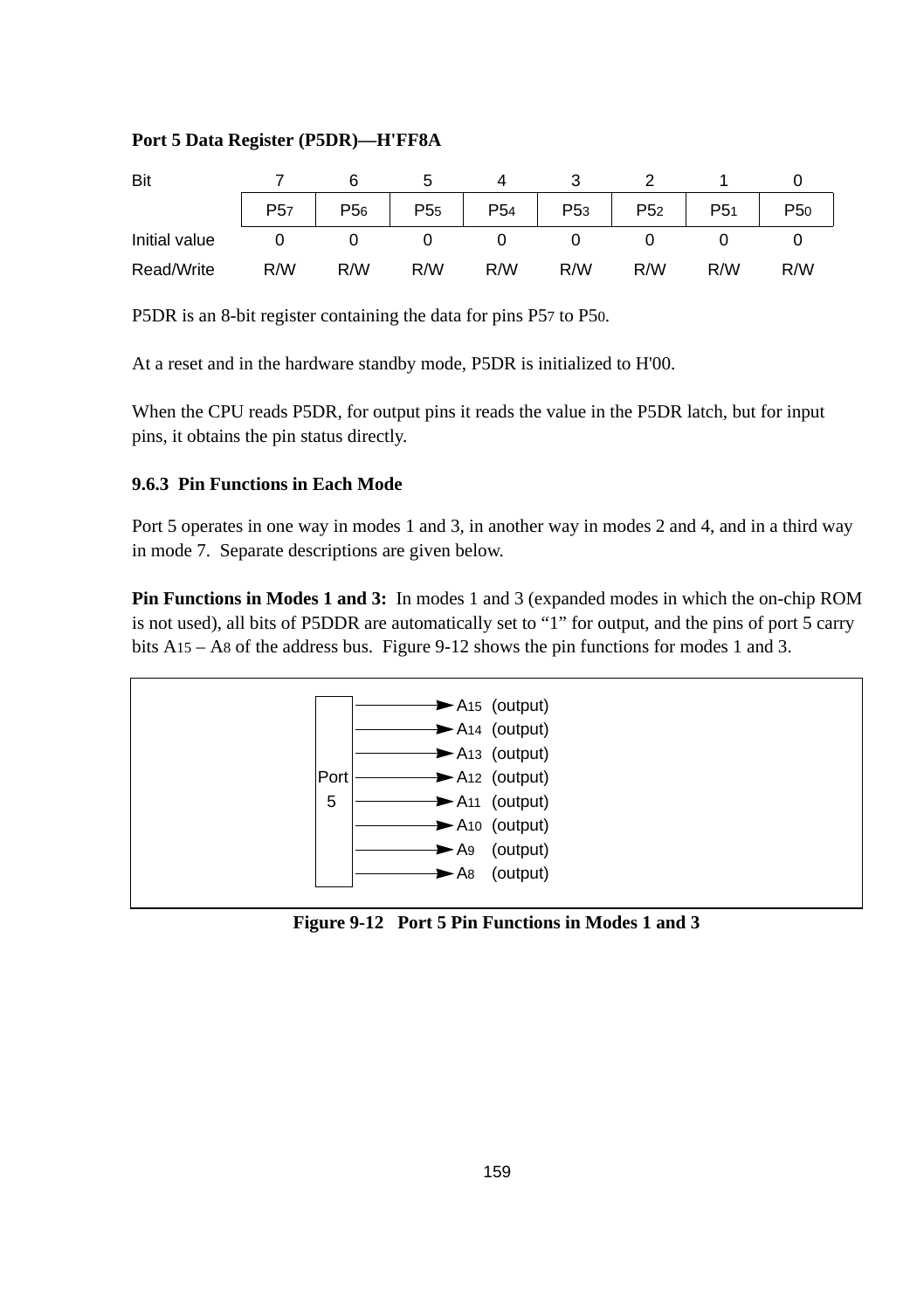**Pin Functions in Modes 2 and 4:** In modes 2 and 4, (expanded modes in which the on-chip ROM is used), software can select whether to use port 5 for general-purpose input, or for output of bits A15 – A8 of the address bus.

If a bit in P5DDR is set to "1," the corresponding pin is used for address output. If the bit is cleared to "0," the pin is used for input. A reset clears all P5DDR bits to "0," so before the address bus is used, all necessary bits in P5DDR must be set to "1."



Figure 9-13 shows the pin functions in modes 2 and 4.

**Figure 9-13 Port 5 Pin Functions in Modes 2 and 4**

**Pin Functions in Single-Chip Mode:** In the single-chip mode (mode 7), each of the port 5 pins can be designated as an input pin or an output pin, as indicated in figure 9-14, by setting the corresponding bit in P5DDR to "1" for output or clearing it to "0" for input.



**Figure 9-14 Port 5 Pin Functions in Single-Chip Mode**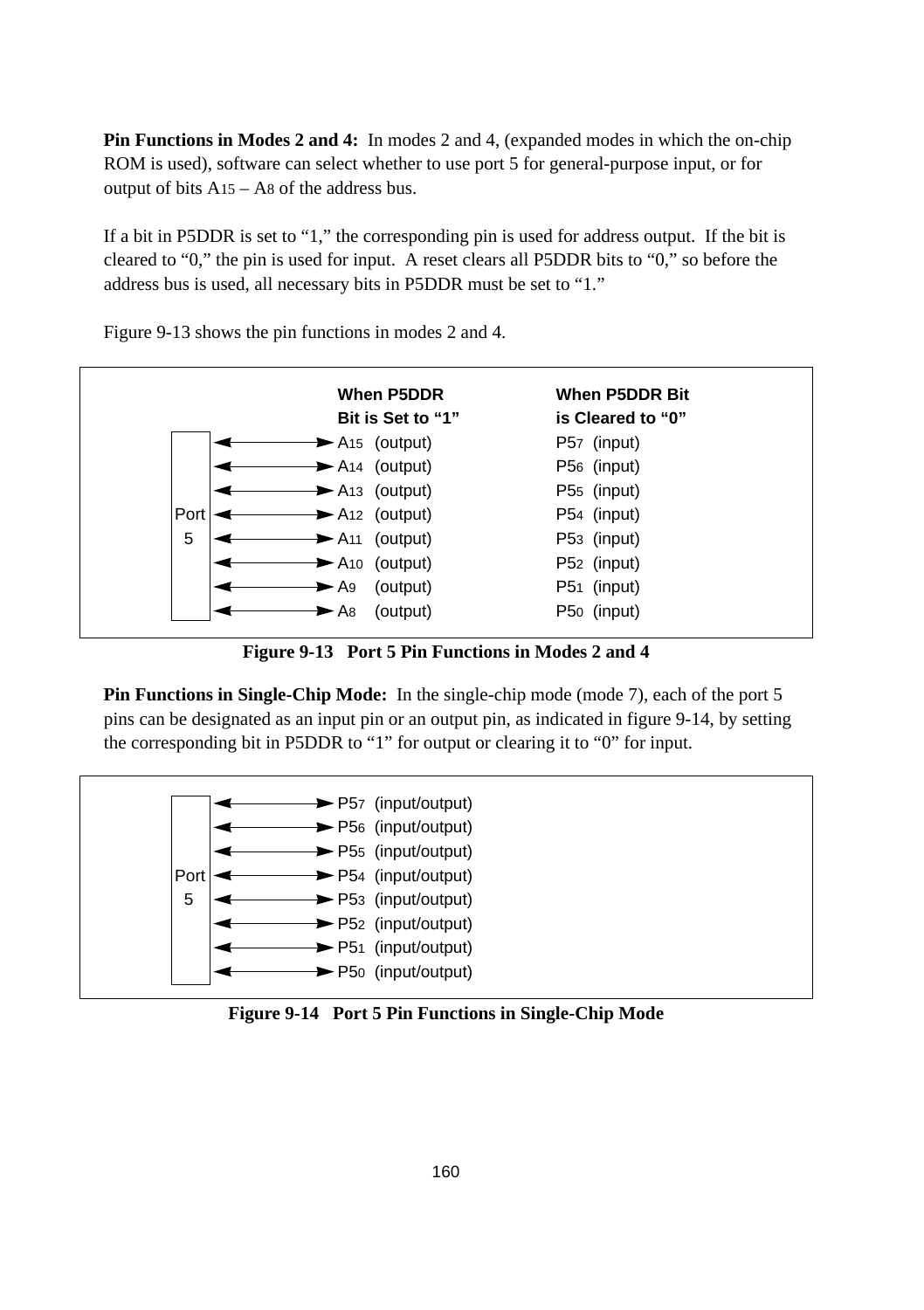### **9.6.4 Built-In MOS Pull-Up**

The MOS input pull-ups of port 5 are turned on by clearing the corresponding bit in P5DDR to "0" and writing a "1" in P5DR. These pull-ups are turned off at a reset and in the hardware standby mode. Table 9-9 indicates the status of the MOS pull-ups in various modes.

#### **Table 9-9 Status of MOS Pull-Ups for Port 5**

| Mode           | Reset | <b>Hardware Standby Mode</b> | <b>Other Operating States*</b> |
|----------------|-------|------------------------------|--------------------------------|
|                | OFF   | OFF                          | <b>OFF</b>                     |
| 2              |       |                              | ON/OFF                         |
| 3              |       |                              | OFF                            |
| $\overline{4}$ |       |                              | ON/OFF                         |
|                |       |                              |                                |

\* Including the software standby mode.

#### **Notation:**

| OFF:    | The MOS pull-up is always off.                                                           |
|---------|------------------------------------------------------------------------------------------|
| ON/OFF: | The MOS pull-up is on when $\text{P5DDR} = 0$ and $\text{P5DR} = 1$ , and off otherwise. |

#### **Note on Usage of MOS Pull-Ups**

If the bit manipulation instructions listed below are executed on input/output ports 5 and 6 which have selectable MOS pull-ups, the logic levels at input pins will be transferred to the DR latches, causing the MOS pull-ups to be unintentionally switched on or off.

This can occur with the following bit manipulation instructions: BSET, BCLR, BNOT

(1) Specific Example (BSET Instruction): An example will be shown in which the BSET instruction is executed for port 5 under the following conditions: P57: Input pin, low, MOS pull-up transistor on P56: Input pin, high, MOS pull-up transistor off P55 – P50: Output pins, low

The intended purpose of this BSET instruction is to switch the output level at P50 from low to high.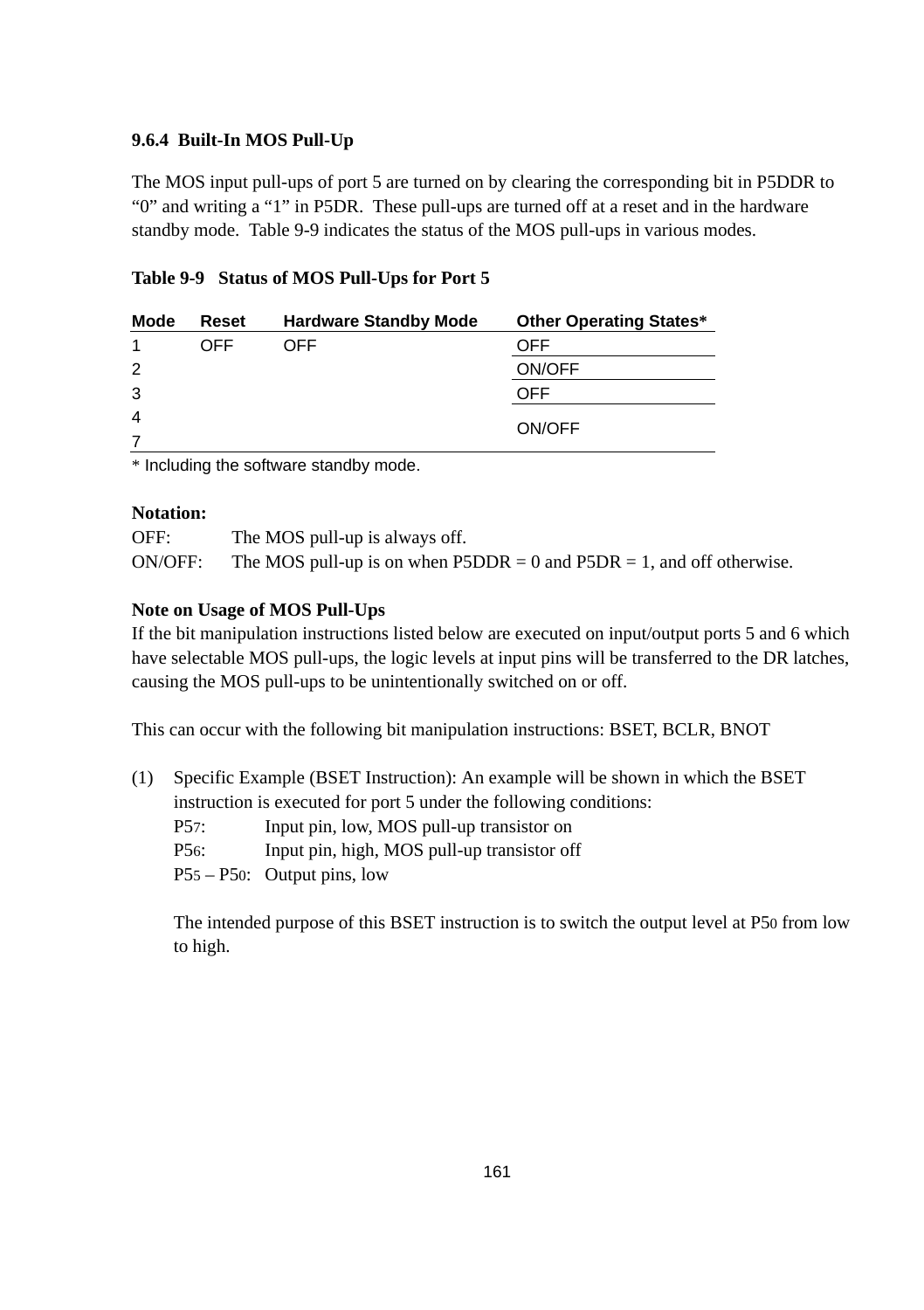#### A: Before Execution of BSET Instruction

|              | P5-   | $P5_{\kappa}$ | P5 <sub>5</sub> | $P5_A$ | P5 <sub>3</sub> | P <sub>5</sub> | P <sub>5</sub> | P5 <sub>0</sub> |
|--------------|-------|---------------|-----------------|--------|-----------------|----------------|----------------|-----------------|
| Input/output | Input | Input         | Output          | Output | Output          | Output         | Output         | Output          |
| Pin state    | LOW   | Hiah          | Low             | Low    | Low             | Low            | Low            | Low             |
| <b>DDR</b>   |       |               |                 |        |                 |                |                |                 |
| DR           |       |               |                 |        |                 |                |                |                 |
| Pull-up      | On    | Off           | Off             | Off    | Off             | Off            | Off            | Off             |

#### B: Execution of BSET Instruction

BSET.B #0 @PORT5 ;set bit 0 in data register

#### C: After Execution of BSET Instruction

|              | P5 <sub>7</sub> | P5 <sub>6</sub> | P5 <sub>5</sub> | P5,    | P5 <sub>2</sub> | P5 <sub>2</sub> | P <sub>5</sub> | P5 <sub>0</sub> |
|--------------|-----------------|-----------------|-----------------|--------|-----------------|-----------------|----------------|-----------------|
| Input/output | Input           | Input           | Output          | Output | Output          | Output          | Output         | Output          |
| Pin state    | LOW             | Hiah            | Low             | Low    | Low             | Low             | Low            | High            |
| <b>DDR</b>   |                 |                 |                 |        |                 |                 |                |                 |
| DR           |                 |                 |                 |        |                 |                 |                |                 |
| Pull-up      | Off             | On              | Off             | Off    | Off             | Off             | Off            | Off             |

**Explanation:** To execute the BSET instruction, the CPU begins by reading port 5. Since P57 and P56 are input pins, the CPU reads the level of these pins directly, not the value in the data register. It reads  $P57$  as low (0) and  $P56$  as high (1).

Since P55 to P50 are output pins, for these pins the CPU reads the value in the data register (0). The CPU therefore reads the value of port 5 as H'40, although the actual value in P5DR is H'80.

Next the CPU sets bit 0 of the read data to 1, changing the value to H'41.

Finally, the CPU writes this value (H'41) back to P5DR to complete the BSET instruction.

As a result, bit P50 is set to 1, switching pin P50 to high output. In addition, bits P57 and P56 are both modified, changing the on/off settings of the MOS pull-up transistors of pins P57 and P56.

**Programming Solution:** The switching of the pull-ups for P57 and P56 in the preceding example can be avoided by using a byte in RAM as a work area for P5DR, performing bit manipulations on the work area, then writing the result to P5DR.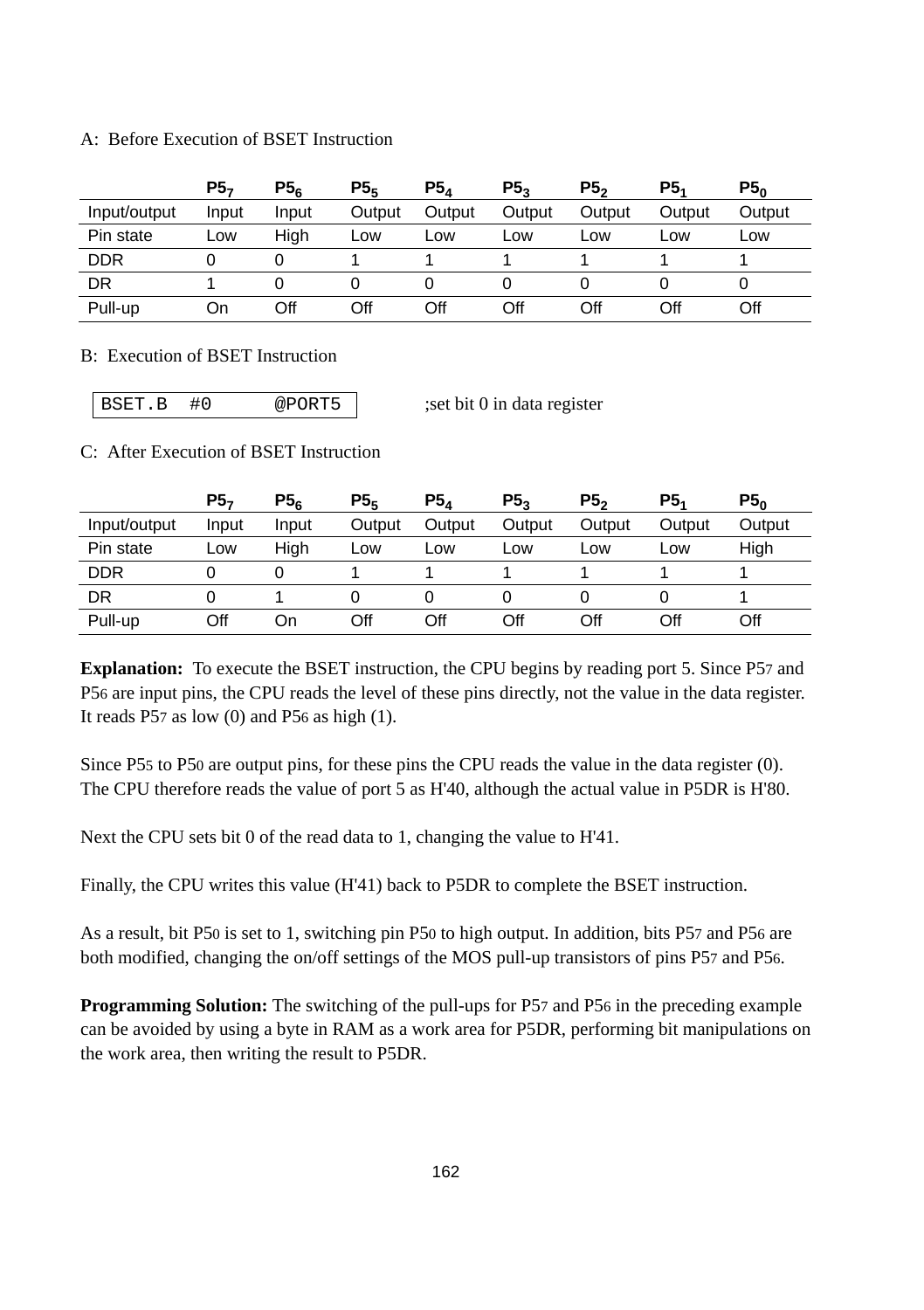#### A: Before Execution of BSET Instruction

| $MOV.B$ #80, $R0$ |        |
|-------------------|--------|
| MOV.B RO.         | @RAM0  |
| MOV.B RO.         | @PORT5 |

write data (H'80) for data register ; write to work area (RAM0) : write to P5DR

|                  | P5,   | P5 <sub>6</sub> | P5 <sub>5</sub> | $P5_4$ | P5 <sub>3</sub> | P5 <sub>2</sub> | P <sub>5</sub> | P5 <sub>0</sub> |
|------------------|-------|-----------------|-----------------|--------|-----------------|-----------------|----------------|-----------------|
| Input/output     | Input | Input           | Output          | Output | Output          | Output          | Output         | Output          |
| Pin state        | LOW   | High            | Low             | Low    | Low             | Low             | Low            | Low             |
| <b>DDR</b>       | 0     |                 |                 |        |                 |                 |                |                 |
| DR               |       |                 |                 |        |                 |                 |                | 0               |
| Pull-up          | On    | Off             | Off             | Off    | Off             | Off             | Off            | Off             |
| RAM <sub>0</sub> |       |                 |                 |        |                 |                 |                | ი               |

#### B: Execution of BSET Instruction

BSET.B  $#0$ , @RAM0  $|$  :set bit 0 in work area (RAM0)

#### C: After Execution of BSET Instruction

MOV.B R0, @PORT5 :write value to P5DR

MOV.B  $\omega$ RAM0, R0 ;get value in work area (RAM0)

|                  | P5 <sub>7</sub> | P5 <sub>6</sub> | P5 <sub>5</sub> | $P5_A$ | P5 <sub>3</sub> | P5 <sub>2</sub> | P5.    | P5 <sub>0</sub> |
|------------------|-----------------|-----------------|-----------------|--------|-----------------|-----------------|--------|-----------------|
| Input/output     | Input           | Input           | Output          | Output | Output          | Output          | Output | Output          |
| Pin state        | Low             | Hiah            | Low             | Low    | Low             | Low             | Low    | High            |
| <b>DDR</b>       | ი               | 0               |                 |        |                 |                 |        |                 |
| DR               |                 | 0               | $\Omega$        | 0      | 0               |                 | 0      |                 |
| Pull-up          | On              | Off             | Off             | Off    | Off             | Off             | Off    | Off             |
| RAM <sub>0</sub> |                 |                 | 0               | 0      | 0               |                 | ი      | 0               |

# **9.7 Port 6**

# **9.7.1 Overview**

Port 6 is a 4-bit input/output port with the pin configuration shown in figure 9-15. In mode 4 (the expanded maximum mode that uses the on-chip ROM), the pins of port 6 function either as general-purpose input pins or as the page address bus, depending on the port 6 data direction register (P6DDR).

Port 6 has built-in MOS pull-ups that can be turned on or off under program control.

Outputs from port 6 can drive one TTL load and a 90pF capacitive load. They can also drive a Darlington transistor pair.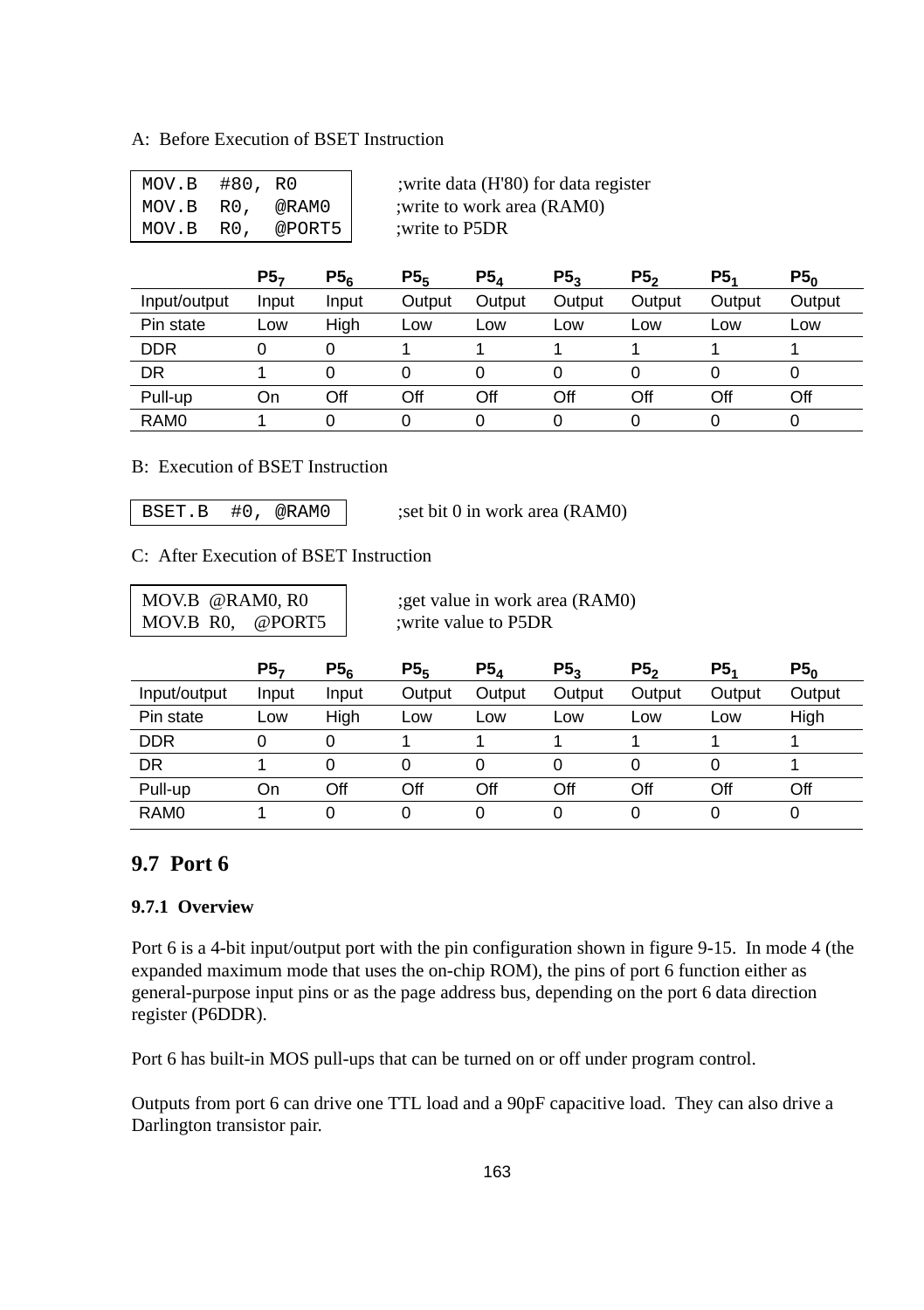| Pin                         | Mode 3                                               | Mode 4                                 | Mode 1 and 2 and<br><b>Single-Chip Mode</b> |
|-----------------------------|------------------------------------------------------|----------------------------------------|---------------------------------------------|
|                             | $\left  \rightarrow \right $ P63 / A19 A19 (output)  | P63 (input) / A19 (output)             | P63 (input/output)                          |
|                             | $\text{Port}$ $\leftrightarrow$ P62/A18 A18 (output) | P62 (input) / A <sub>18</sub> (output) | P62 (input/output)                          |
| 6 $\leftrightarrow$ P61/A17 | A <sub>17</sub> (output)                             | P61 (input) / A17 (output)             | P61 (input/output)                          |
|                             | $\left  \rightleftharpoons$ P60/A16 A16 (output)     | P60 (input) / A16 (output)             | P60 (input/output)                          |

# **Figure 9-15 Pin Functions of Port 6**

#### **9.7.2 Port 6 Registers**

**Register Configuration:** Table 9-10 lists the registers of port 6.

#### **Table 9-10 Port 6 Registers**

| Name                           | <b>Abbreviation</b> | <b>Read/Write</b> | <b>Initial Value</b> | <b>Address</b> |
|--------------------------------|---------------------|-------------------|----------------------|----------------|
| Port 6 data direction register | P6DDR               | w                 | H'F0                 | H'FF89         |
| Port 6 data register           | P6DR                | R/W               | H'F0                 | H'FF8B         |

#### **1. Port 6 Data Direction Register (P6DDR)—H'FF89**

| Bit           |  |  |   |   |   |                                   |
|---------------|--|--|---|---|---|-----------------------------------|
|               |  |  |   |   |   | P63DDR   P62DDR   P61DDR   P60DDR |
| Initial value |  |  |   |   |   |                                   |
| Read/Write    |  |  | w | W | w | W                                 |

P6DDR is an 8-bit register that selects the direction of each pin in port 6.

**Single-Chip Mode and Expanded Minimum Modes:** A pin functions as an output pin if the corresponding bit in P6DDR is set to "1," and as an input pin if the bit is cleared to "0."

Bits 3 to 0 can be written but not read. An attempt to read these bits does not cause an error, but all bits are read as "1," regardless of their true values.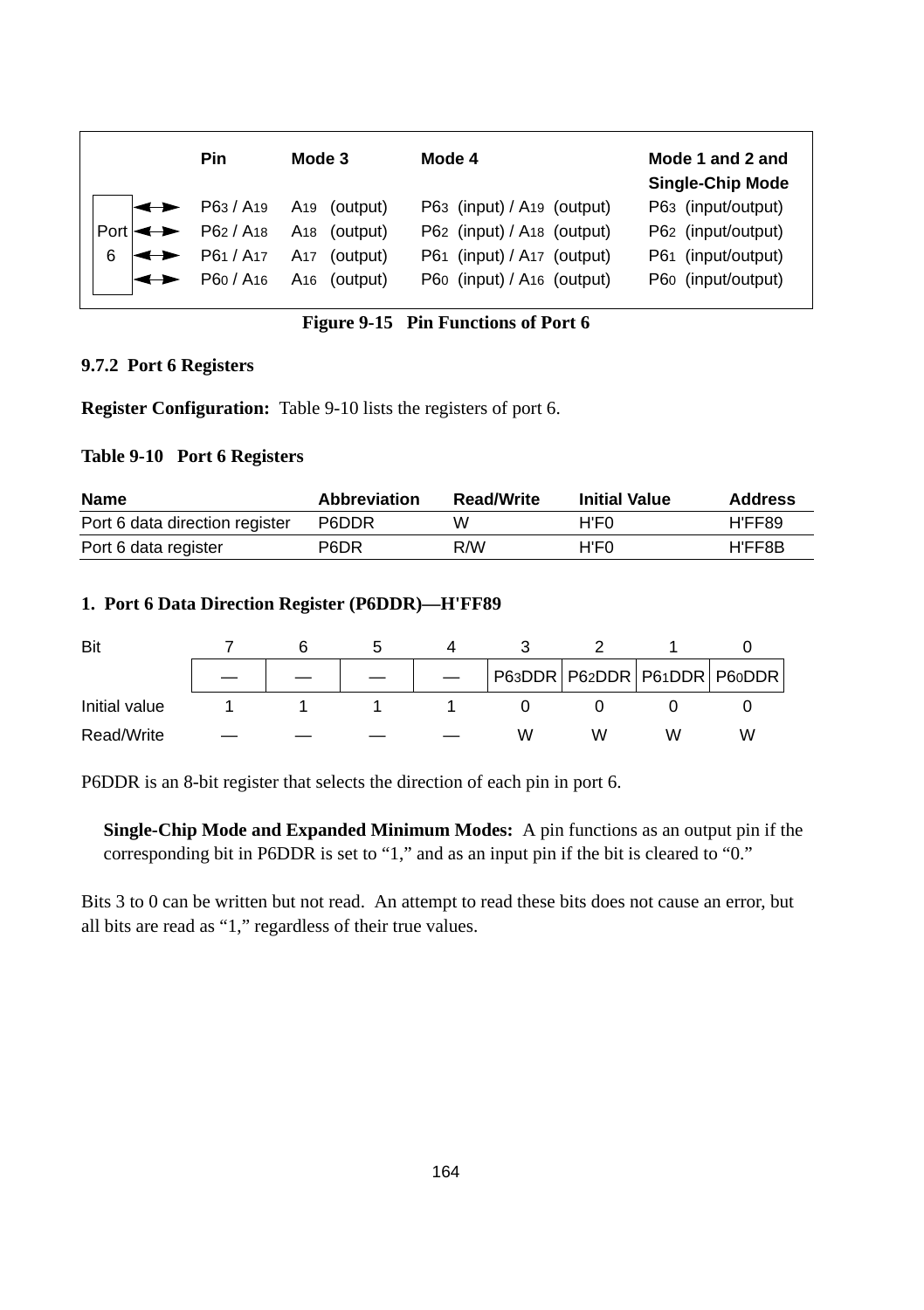Bits 7 to 4 are reserved. They cannot be modified and are always read as "1."

At a reset and in the hardware standby mode, P6DDR is initialized to H'F0, making all four pins input pins. P6DDR is not initialized in the software standby mode, so in the single-chip mode, or expanded minimum mode, if a P6DDR bit is set to "1" when the chip enters the software standby mode, the corresponding pin continues to output the value in the port 6 data register.

**Expanded Maximum Mode Using On-Chip ROM (Mode 4):** If a "1" is set in P6DDR, the corresponding pin is used for address output. If a "0" is set in P6DDR, the pin is used for input. P6DDR is initialized to H'F0 at a reset and in the hardware standby mode.

**Expanded Maximum Mode Not Using On-Chip ROM (Mode 3):** All bits of P6DDR are fixed at "1" and cannot be modified.

#### **2. Port 6 Data Register (P6DR)—H'FF8B**

| Bit           |  |  |     |                 |     |                 |
|---------------|--|--|-----|-----------------|-----|-----------------|
|               |  |  | P63 | P <sub>62</sub> | P61 | P <sub>60</sub> |
| Initial value |  |  |     |                 |     |                 |
| Read/Write    |  |  | R/W | R/W             | R/W | R/W             |

P6DR is an 8-bit register containing the data for pins P63 to P60.

Bits 7 to 4 are reserved. They cannot be modified and are always read as "1."

At a reset and in the hardware standby mode, P6DR is initialized to H'F0.

When the CPU reads P6DR, for output pins it reads the value in the P6DR latch, but for input pins, it obtains the pin status directly.

#### **9.7.3 Pin Functions in Each Mode**

The usage of port 6 depends on the MCU operating mode. Separate descriptions are given below.

**Pin Functions in Mode 3:** In mode 3 (the expanded maximum mode in which the on-chip ROM is not used), P6DDR is automatically set for output, and the pins of port 6 carry the page address bits  $(A19 - A16)$  of the address bus. Figure 9-16 shows the pin functions for mode 3.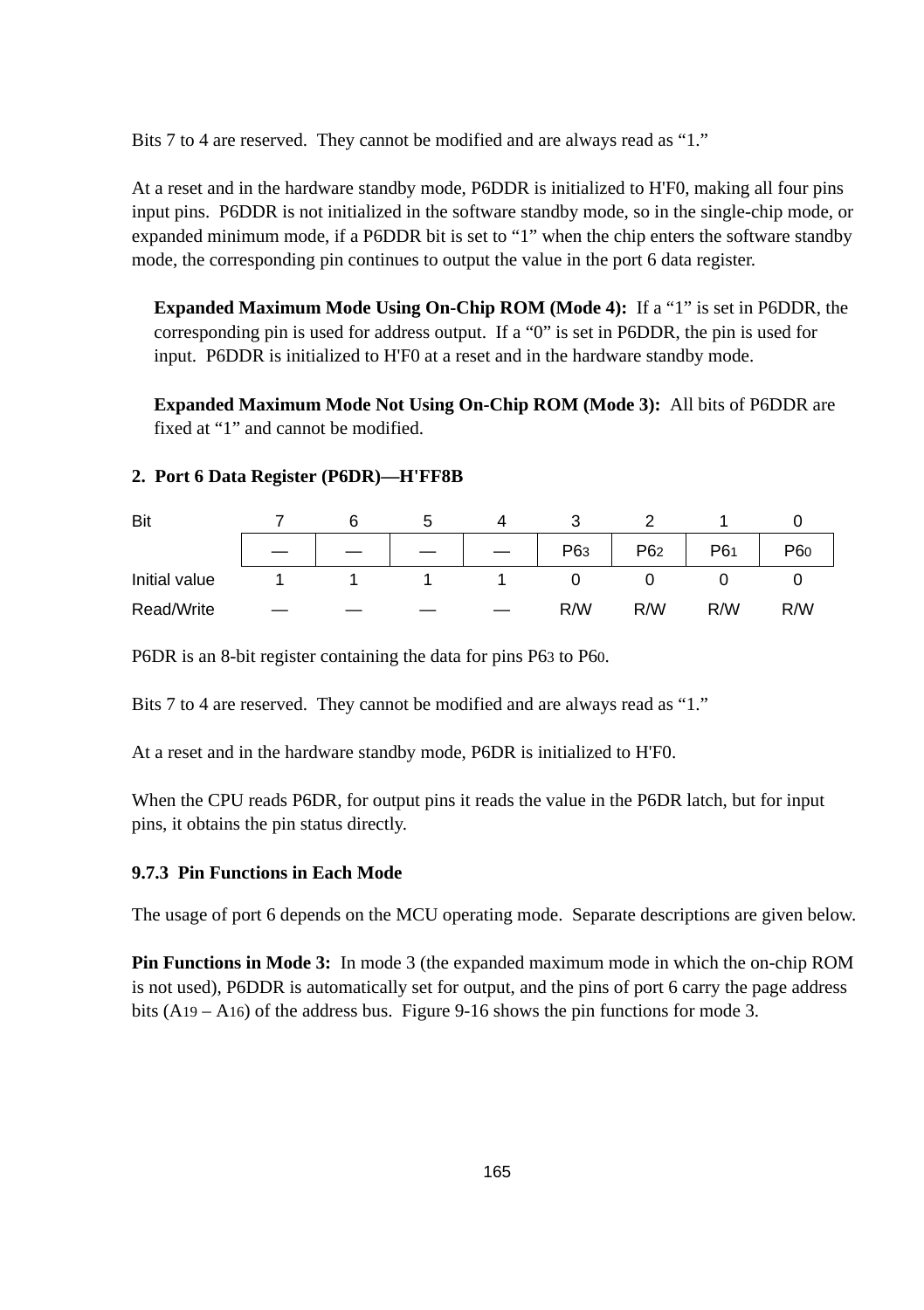

**Figure 9-16 Port 6 Pin Functions in Mode 3**

**Pin Functions in Mode 4:** In mode 4, (the expanded maximum mode in which the on-chip ROM is used), software can select whether to use port 6 for general-purpose input, or for output of the page address bits.

If a bit in P6DDR is set to "1," the corresponding pin is used for page address output. If the bit is cleared to "0," the pin is used for input. A reset initializes these pins to the general-purpose input function, so when the address bus is used, all necessary bits in P6DDR must first be set to "1."

Figure 9-17 shows the pin functions in mode 4.



**Figure 9-17 Port 6 Pin Functions in Mode 4**

**Pin Functions in Single-Chip Mode and Expanded Minimum Modes:** In the single-chip mode (mode 7) and expanded minimum modes (modes 1 and 2), each of the port 6 pins can be designated as an input pin or an output pin, as indicated in figure 9-18, by setting the corresponding bit in P6DDR to "1" for output or clearing it to "0" for input.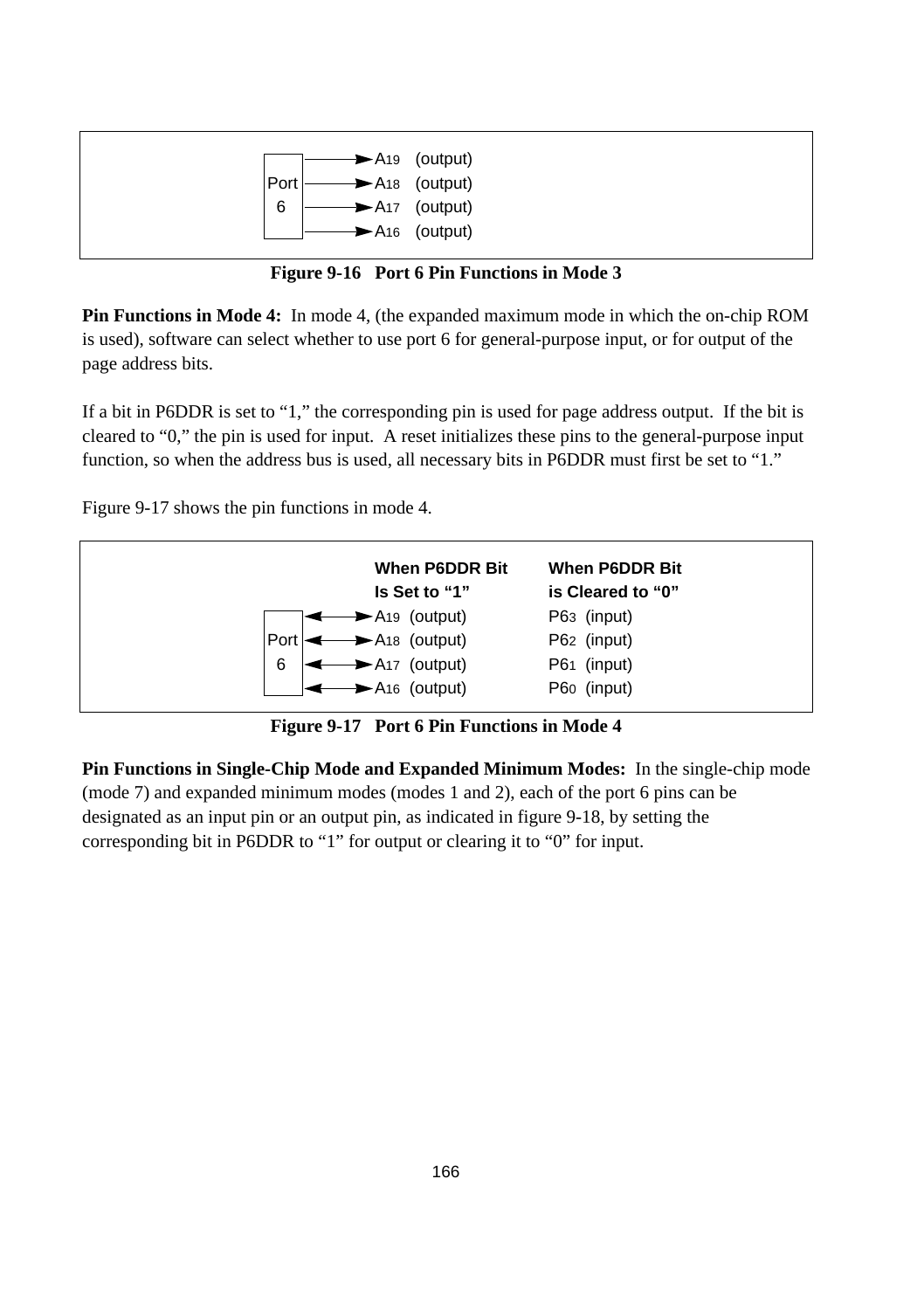

**Figure 9-18 Port 6 Pin Functions in Modes 7, 2, and 1**

# **9.7.4 Built-in MOS Pull-Up**

Port 6 has programmable MOS input pull-ups which are turned on by clearing the corresponding bit in P6DDR to "0" and writing a "1" in P6DR. These pull-ups are turned off at a reset and in the hardware standby mode. Table 9-11 indicates the status of the MOS pull-ups in various modes.

# **Table 9-11 Status of MOS Pull-Ups for Port 5**

| Mode           | Reset | <b>Hardware Standby Mode</b> | <b>Other Operating States*</b> |  |  |
|----------------|-------|------------------------------|--------------------------------|--|--|
|                | OFF   | OFF                          |                                |  |  |
| 2              |       |                              | ON/OFF                         |  |  |
| 3              |       |                              | OFF                            |  |  |
| $\overline{4}$ |       |                              |                                |  |  |
|                |       |                              | ON/OFF                         |  |  |

\* Including the software standby mode.

#### **Notation:**

OFF: The MOS pull-up is always off. ON/OFF: The MOS pull-up is on when  $P6DDR = 0$  and  $P6DR = 1$ , and off otherwise.

**Note:** When using the built-in pull-ups, see the "Note on Usage of MOS Pull-Ups" in section 9.6.4.

# **9.8 Port 7**

# **9.8.1 Overview**

Port 7 is an 8-bit input/output port with the pin configuration shown in figure 9-19. Its pins also carry input and output signals for the on-chip free-running timers (FRT1, FRT2, and FRT3), and two input signals for the on-chip 8-bit timer.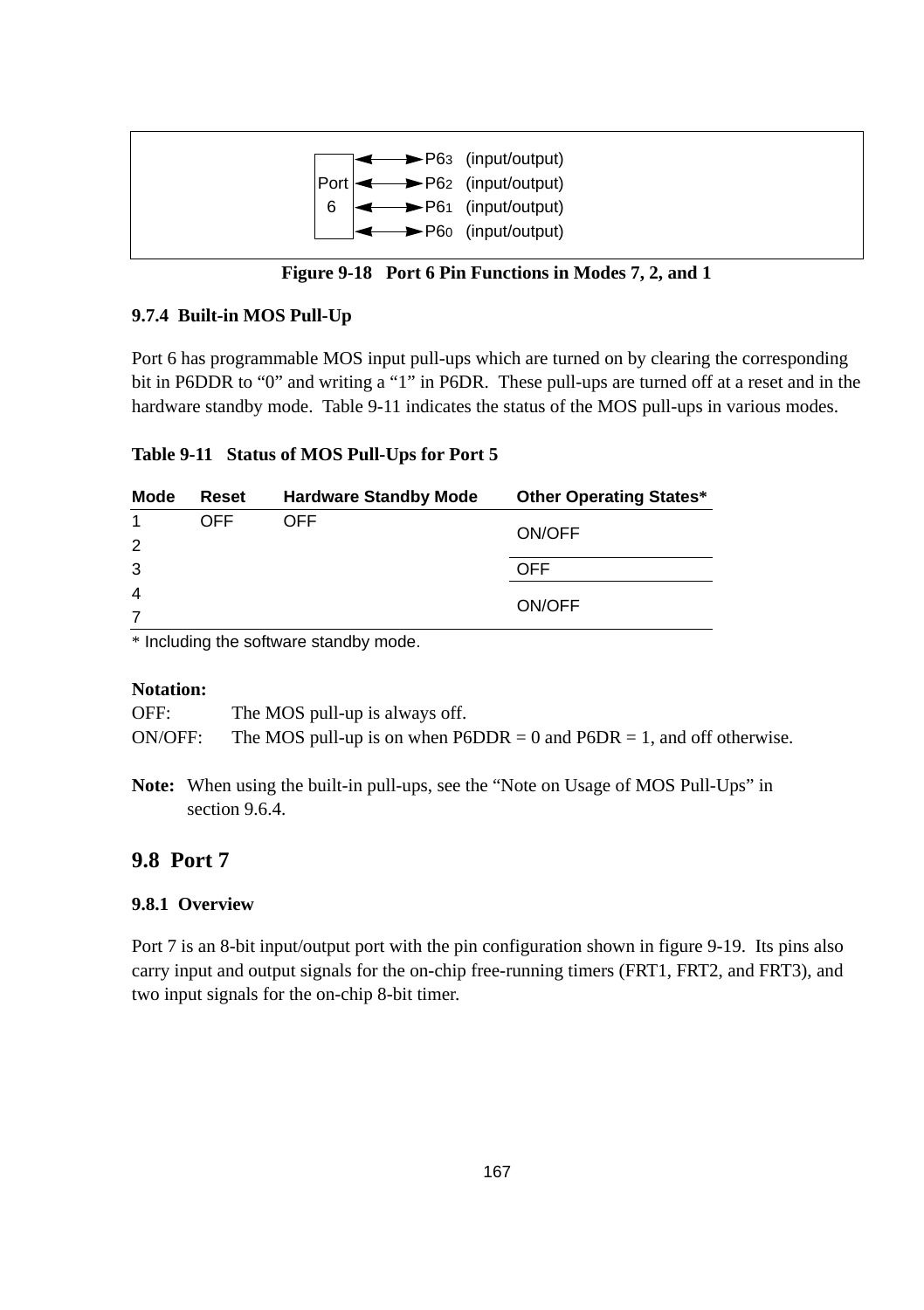Port 7 has Schmitt inputs. Outputs from port 7 can drive one TTL load and a 30pF capacitive load. They can also drive a Darlington transistor pair.



**Figure 9-19 Pin Functions of Port 7**

#### **9.8.2 Port 7 Registers**

**Register Configuration:** Table 9-12 lists the registers of port 7.

#### **Table 9-12 Port 7 Registers**

| <b>Name</b>                    | <b>Abbreviation</b> | <b>Read/Write</b> | <b>Initial Value</b> | Address |
|--------------------------------|---------------------|-------------------|----------------------|---------|
| Port 7 data direction register | P7DDR               | w                 | H'00                 | H'FF8C  |
| Port 7 data register           | P7DR                | R/W               | H'00                 | H'FF8E  |

#### **1. Port 7 Data Direction Register (P7DDR)—H'FF8C**

| Bit           |   |   |   |   |   |  |                                                                       |
|---------------|---|---|---|---|---|--|-----------------------------------------------------------------------|
|               |   |   |   |   |   |  | P77DDR   P76DDR   P75DDR   P74DDR   P73DDR   P72DDR   P71DDR   P70DDR |
| Initial value |   |   |   |   |   |  |                                                                       |
| Read/Write    | w | w | w | w | w |  | w                                                                     |

P7DDR is an 8-bit register that selects the direction of each pin in port 7. A pin functions as an output pin if the corresponding bit in P7DDR is set to "1," and as an input pin if the bit is cleared to "0."

P7DDR can be written but not read. An attempt to read this register does not cause an error, but all bits are read as "1," regardless of their true values.

At a reset and in the hardware standby mode, P7DDR is initialized to H'00, setting all pins for input. P7DDR is not initialized in the software standby mode, so if a P7DDR bit is set to "1" when the chip enters the software standby mode, the corresponding pin continues to output the value in the port 7 data register.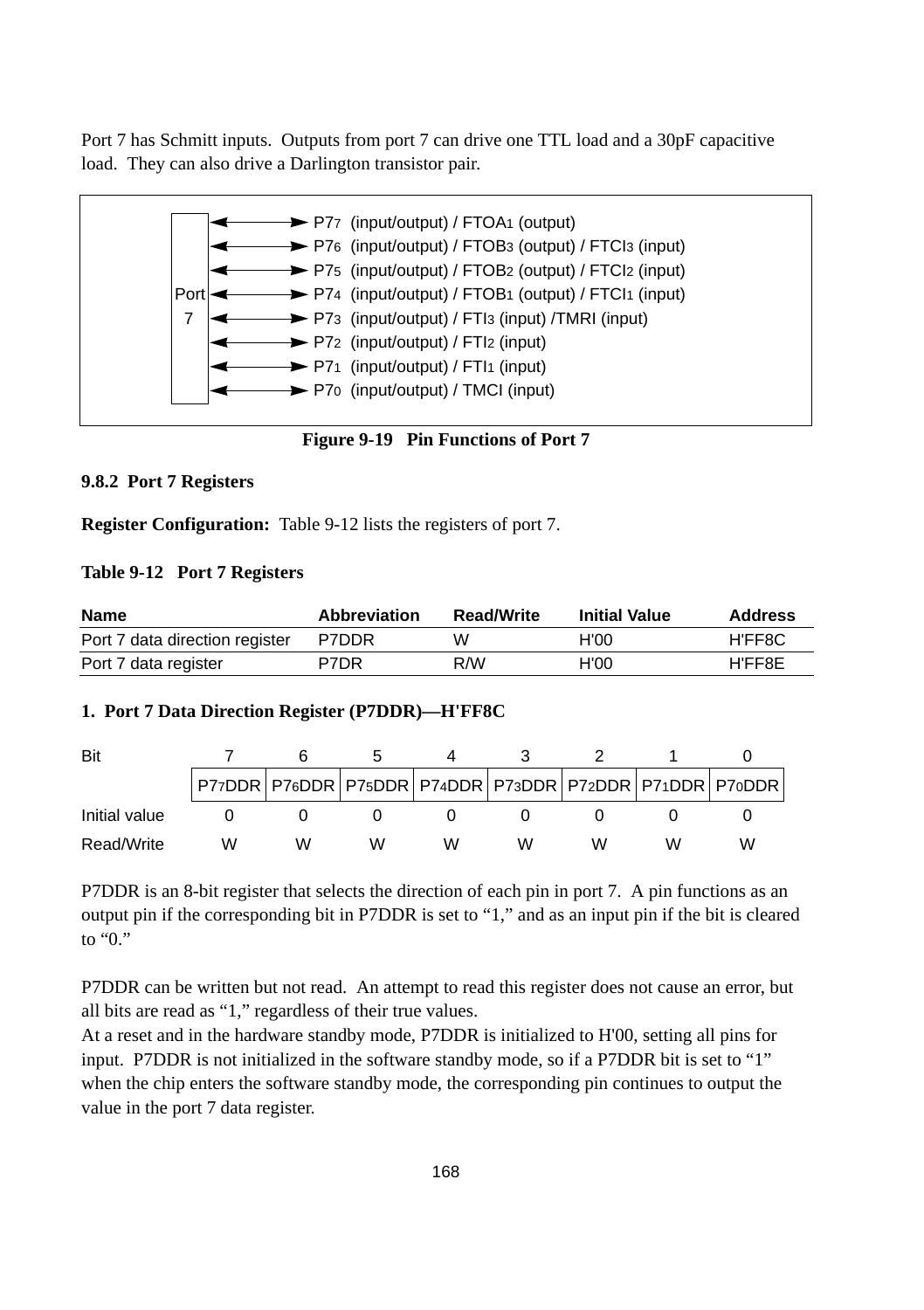A transition to the software standby mode initializes the on-chip supporting modules, so any pins of port 7 that were being used by an on-chip timer when the transition occurs revert to generalpurpose input or output, controlled by P7DDR and P7DR.

| Bit           |     |     |     |     |     |                 |     |     |
|---------------|-----|-----|-----|-----|-----|-----------------|-----|-----|
|               | P77 | P76 | P75 | P74 | P73 | P7 <sub>2</sub> |     | P70 |
| Initial value |     |     |     |     |     |                 |     |     |
| Read/Write    | R/W | R/W | R/W | R/W | R/W | R/W             | R/W | R/W |

### **2. Port 7 Data Register (P7DR)—H'FF8E**

P7DR is an 8-bit register containing the data for pins P77 to P70. When the CPU reads P7DR, for output pins it reads the value in the P7DR latch, but for input pins, it obtains the pin status directly.

## **9.8.3 Pin Functions**

The pin functions of port 7 are the same in all MCU operating modes. As figure 9-19 indicated, these pins are used for input and output of on-chip timer signals as well as for general-purpose input and output. For some pins, two or more functions can be enabled simultaneously.

P77 can be used either for general-purpose input/output, or as the output pin for the output compare A signal (FTOA) from free-running timer 1.

P76 to P74 can be used either for general-purpose input/output, or as the output pins for the output compare B signals (FTOB) from free-running timers 3 to 1. When used for general-purpose input and output, they can also provide external clock input (FTCI) to the free-running counters. This additional function is selected when the clock select 1 and 0 bits (CKS1 and CKS0) in the freerunning timer control registers are both set to "1."

P73 to P71 function simultaneously as general-purpose input/output pins and as input pins for the input capture signals (FTI) of free-running timers 3 to 1.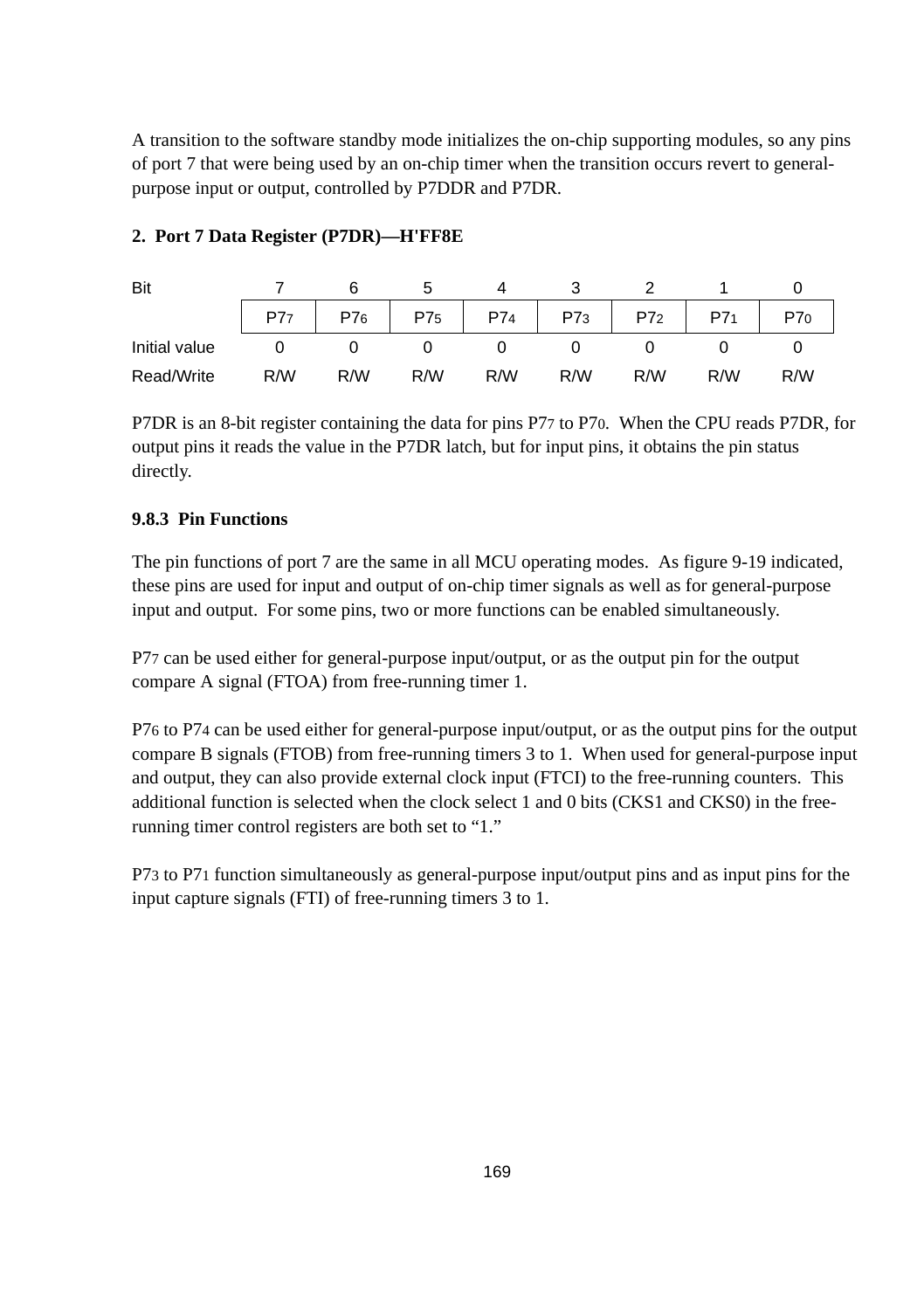P73 and P70 can be used for timer reset input (TMRI) and timer clock input (TMCI) for the 8-bit timer, as well as for general-purpose input and output.

Table 9-13 shows how the functions of the pins of port 7 are selected.

| <b>Table 9-13 Port 7 Pin Functions</b> |  |  |  |
|----------------------------------------|--|--|--|
|----------------------------------------|--|--|--|

| Pin                                              |                                                                                                                                      | <b>Selection of Pin Functions</b> |                                                                                 |                          |                          |                                                                                  |  |
|--------------------------------------------------|--------------------------------------------------------------------------------------------------------------------------------------|-----------------------------------|---------------------------------------------------------------------------------|--------------------------|--------------------------|----------------------------------------------------------------------------------|--|
| P77/                                             |                                                                                                                                      |                                   | The function depends on the output enable A bit (OEA) of the FRT1 timer control |                          |                          |                                                                                  |  |
| FTOA <sub>1</sub>                                |                                                                                                                                      |                                   | register (TCR) and on the P77DDR bit as follows:                                |                          |                          |                                                                                  |  |
|                                                  | <b>OEA</b>                                                                                                                           | 0                                 |                                                                                 | 1                        |                          |                                                                                  |  |
|                                                  | P77DDR                                                                                                                               | $\Omega$                          | 1                                                                               | $\Omega$                 | 1                        |                                                                                  |  |
|                                                  | Pin function                                                                                                                         | P77 input                         | P77 output                                                                      | FTOA <sub>1</sub> output |                          |                                                                                  |  |
| P76/<br>FTOB <sub>3</sub> /<br>FTC <sub>13</sub> |                                                                                                                                      |                                   | register (TCR) and on the P76DDR bit as follows:                                |                          |                          | The function depends on the output compare B bit (OEB) of the FRT3 timer control |  |
|                                                  | <b>OEB</b>                                                                                                                           | 0                                 |                                                                                 | 1                        |                          |                                                                                  |  |
|                                                  | P76DDR                                                                                                                               | $\Omega$                          | 1                                                                               | $\Omega$                 | 1                        |                                                                                  |  |
|                                                  | Pin function                                                                                                                         | P76 input                         | P76 output                                                                      |                          | FTOB <sub>3</sub> output |                                                                                  |  |
|                                                  | FTCI <sub>3</sub> input                                                                                                              |                                   |                                                                                 |                          |                          |                                                                                  |  |
| P75/<br>FTOB <sub>2</sub> /<br>FTC <sub>l2</sub> |                                                                                                                                      |                                   | register (TCR) and on the P75DDR bit as follows:                                |                          |                          | The function depends on the output compare B bit (OEB) of the FRT2 timer control |  |
|                                                  | <b>OEB</b>                                                                                                                           | $\Omega$                          |                                                                                 | 1                        |                          |                                                                                  |  |
|                                                  | P7 <sub>5</sub> DDR                                                                                                                  | $\Omega$                          | 1                                                                               | $\Omega$                 | 1                        |                                                                                  |  |
|                                                  | Pin function                                                                                                                         | P75 input                         | P75 output                                                                      | FTOB <sub>2</sub> output |                          |                                                                                  |  |
|                                                  |                                                                                                                                      | FTCI <sub>2</sub> input           |                                                                                 |                          |                          |                                                                                  |  |
| P74/<br>FTOB <sub>1</sub> /<br>FTCI <sub>1</sub> | The function depends on the output compare B bit (OEB) of the FRT1 timer control<br>register (TCR) and on the P74DDR bit as follows: |                                   |                                                                                 |                          |                          |                                                                                  |  |
|                                                  | <b>OEB</b>                                                                                                                           | 0                                 |                                                                                 | 1                        |                          |                                                                                  |  |
|                                                  | P74DDR                                                                                                                               | $\Omega$                          | 1                                                                               | $\Omega$                 | 1                        |                                                                                  |  |
|                                                  | Pin function                                                                                                                         | P74 input                         | P74 output                                                                      | FTOB <sub>1</sub> output |                          |                                                                                  |  |
|                                                  | FTCI <sub>1</sub> input                                                                                                              |                                   |                                                                                 |                          |                          |                                                                                  |  |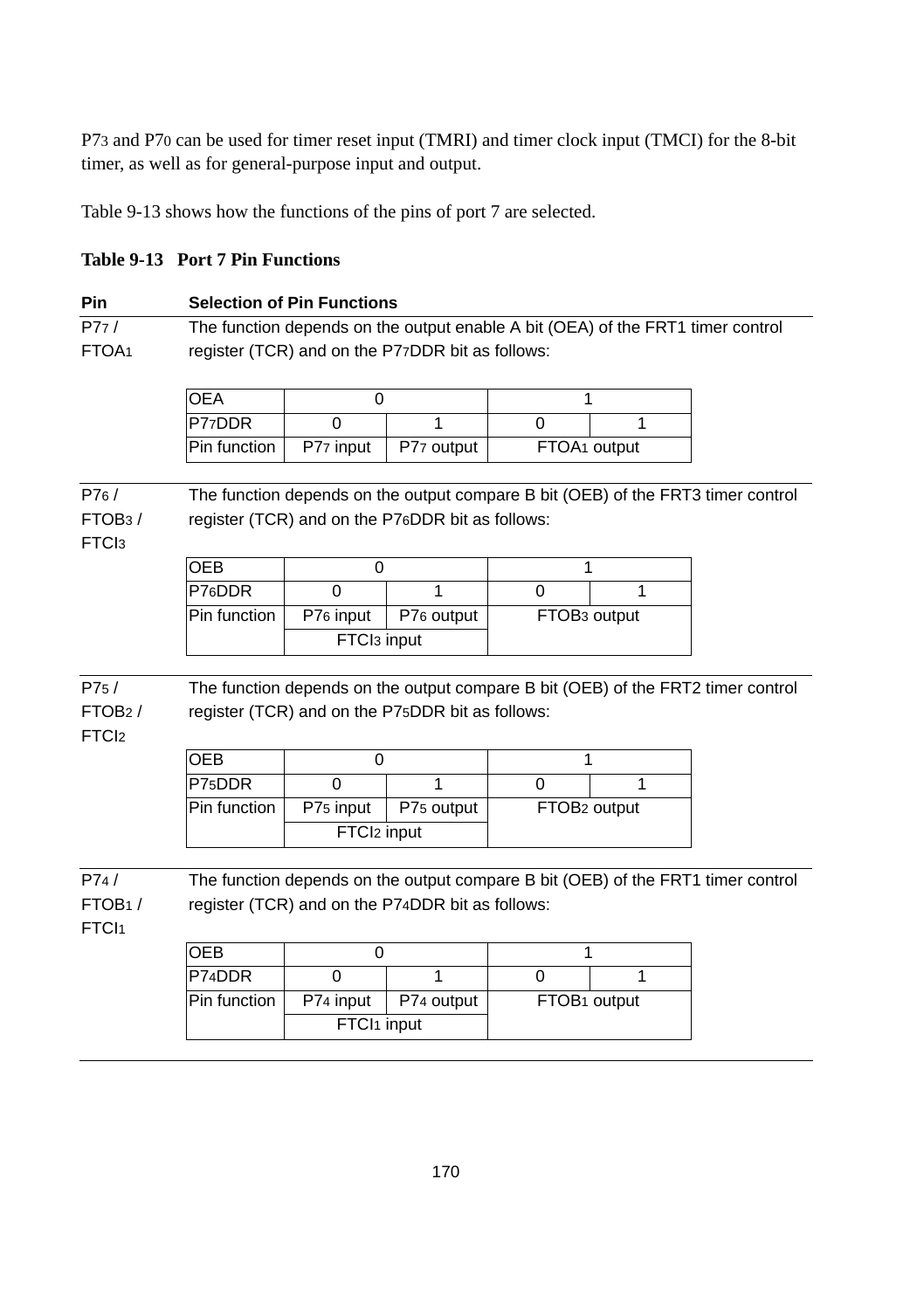#### **Table 9-13 Port 7 Pin Functions (cont)**

# **Pin Selection of Pin Functions** P73 / FTI3 / The function depends on the counter clear bits 1 and 0 (CCLR1 and CCLR0) in the TMRI timer control register (TCR) of the 8-bit timer, and on the P73DDR bit as follows:

CCLR1, CCLR0: At least one bit is "0." Both bits are set to "1"

| P73DDR       |                                       |            |  |  |  |
|--------------|---------------------------------------|------------|--|--|--|
| Pin function | P73 input                             | P73 output |  |  |  |
|              | FTI <sub>3</sub> input and TMRI input |            |  |  |  |

P72 / FTI2

| P72DDR       |                         |  |  |  |  |
|--------------|-------------------------|--|--|--|--|
| Pin function | P72 input<br>P72 output |  |  |  |  |
|              | FTI <sub>2</sub> input  |  |  |  |  |

P71 / FTI1

| P71DDR       |                        |            |  |  |  |
|--------------|------------------------|------------|--|--|--|
| Pin function | P71 input              | P71 output |  |  |  |
|              | FTI <sub>1</sub> input |            |  |  |  |

P70 / TMCI This pin always has a general-purpose input/output function, and can simultaneously be used for external clock input for the 8-bit timer, depending on clock select bits 2 to 0 (CKS2, CKS1, and CKS0) in the timer control register (TCR). See section 11, "8-bit Timer" for details.

| P70DDR              |                   |            |  |  |  |
|---------------------|-------------------|------------|--|--|--|
| <b>Pin function</b> | P70 input         | P70 output |  |  |  |
|                     | <b>TMCI</b> input |            |  |  |  |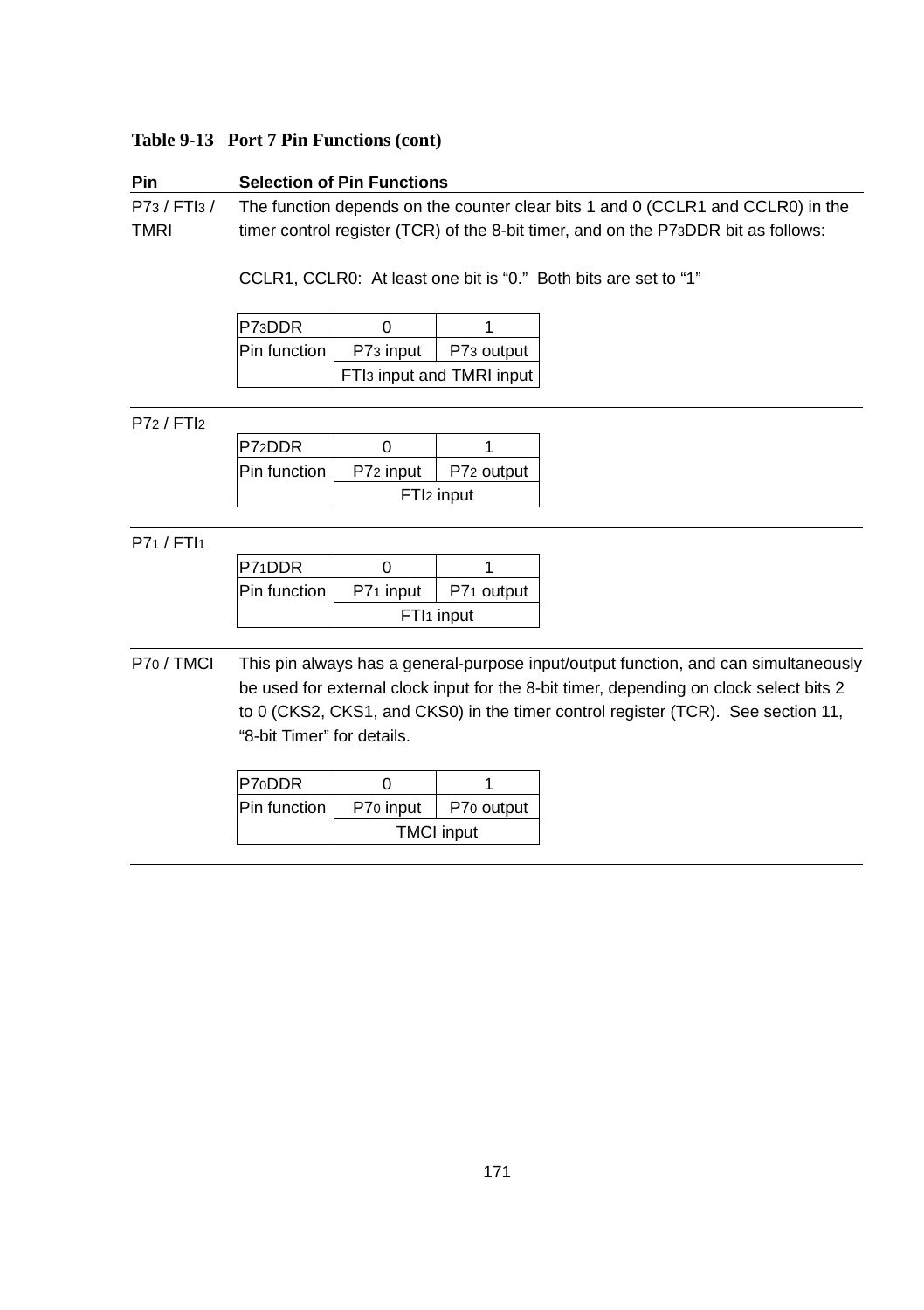# **9.9 Port 8**

## **9.9.1 Overview**

Port 8 is an 8-bit input port that also receives inputs for the on-chip A/D converter. The pin functions are the same in all MCU operating modes, as shown in figure 9-20.



**Figure 9-20 Pin Functions of Port 8**

#### **9.9.2 Port 8 Registers**

**Register Configuration:** Port 8 has only the data register described in table 9-14. Since it is exclusively an input port, there is no data direction register.

#### **Table 9-14 Port 8 Registers**

| <b>Name</b>          | <b>Abbreviation</b> | <b>Read/Write</b> | <b>Address</b> |
|----------------------|---------------------|-------------------|----------------|
| Port 8 data register | P8DR                |                   | H'FF8F         |

#### **1. Port 8 Data Register (P8DR)—H'FF8F**

| Bit           |     |     |     |     |                 |     |     |     |
|---------------|-----|-----|-----|-----|-----------------|-----|-----|-----|
|               | P87 | P86 | P85 | P84 | P <sub>83</sub> | P82 | P81 | P80 |
| Initial value |     |     |     |     |                 |     |     |     |
| Read/Write    |     |     |     |     |                 |     |     |     |

When the CPU reads P8DR it always reads the current status of each pin, except that during A/D conversion the pin currently being converted reads "1" regardless of the actual input voltage at that pin.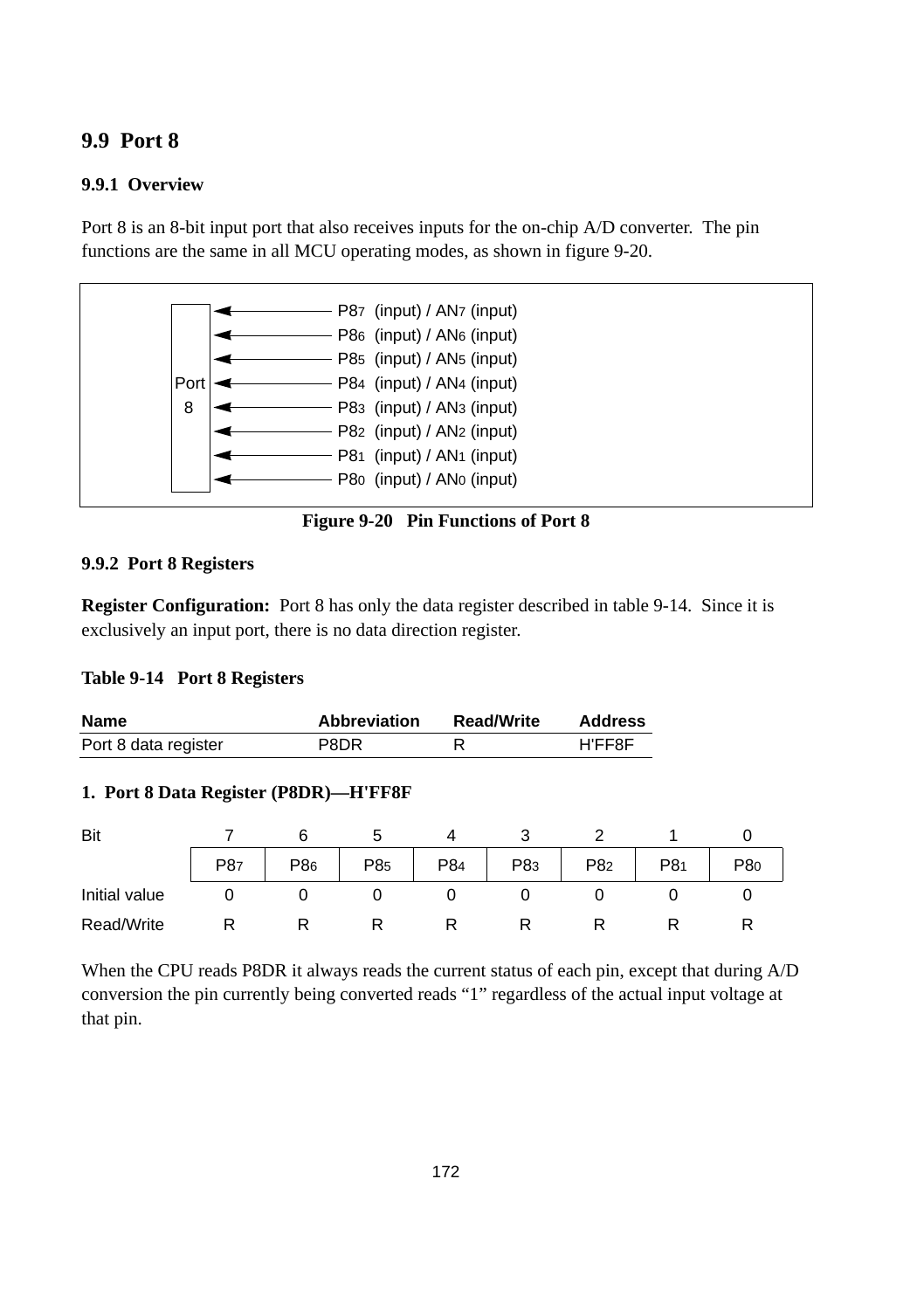# **9.10 Port 9**

# **9.10.1 Overview**

Port 9 is an 8-bit input/output port with the pin configuration shown in figure 9-21. In addition to general-purpose input and output, its pins are used for the output compare A signals from freerunning timers 2 and 3, for PWM timer output, and for input and output by the on-chip serial communication interface 9 (SCI). The pin functions are the same in all MCU operating modes.

Outputs from port 9 can drive one TTL load and a 30pF capacitive load. They can also drive a Darlington transistor pair.



**Figure 9-21 Pin Functions of Port 9**

#### **9.10.2 Port 9 Registers**

**Register Configuration:** Table 9-15 lists the registers of port 9.

#### **Table 9-15 Port 9 Registers**

| <b>Name</b>                    | <b>Abbreviation</b> | <b>Read/Write</b> | <b>Initial Value</b> | <b>Address</b> |
|--------------------------------|---------------------|-------------------|----------------------|----------------|
| Port 9 data direction register | P9DDR               | w                 | H'OO                 | <b>H'FFFF</b>  |
| Port 9 data register           | P9DR                | R/W               | H'00                 | <b>H'FFFF</b>  |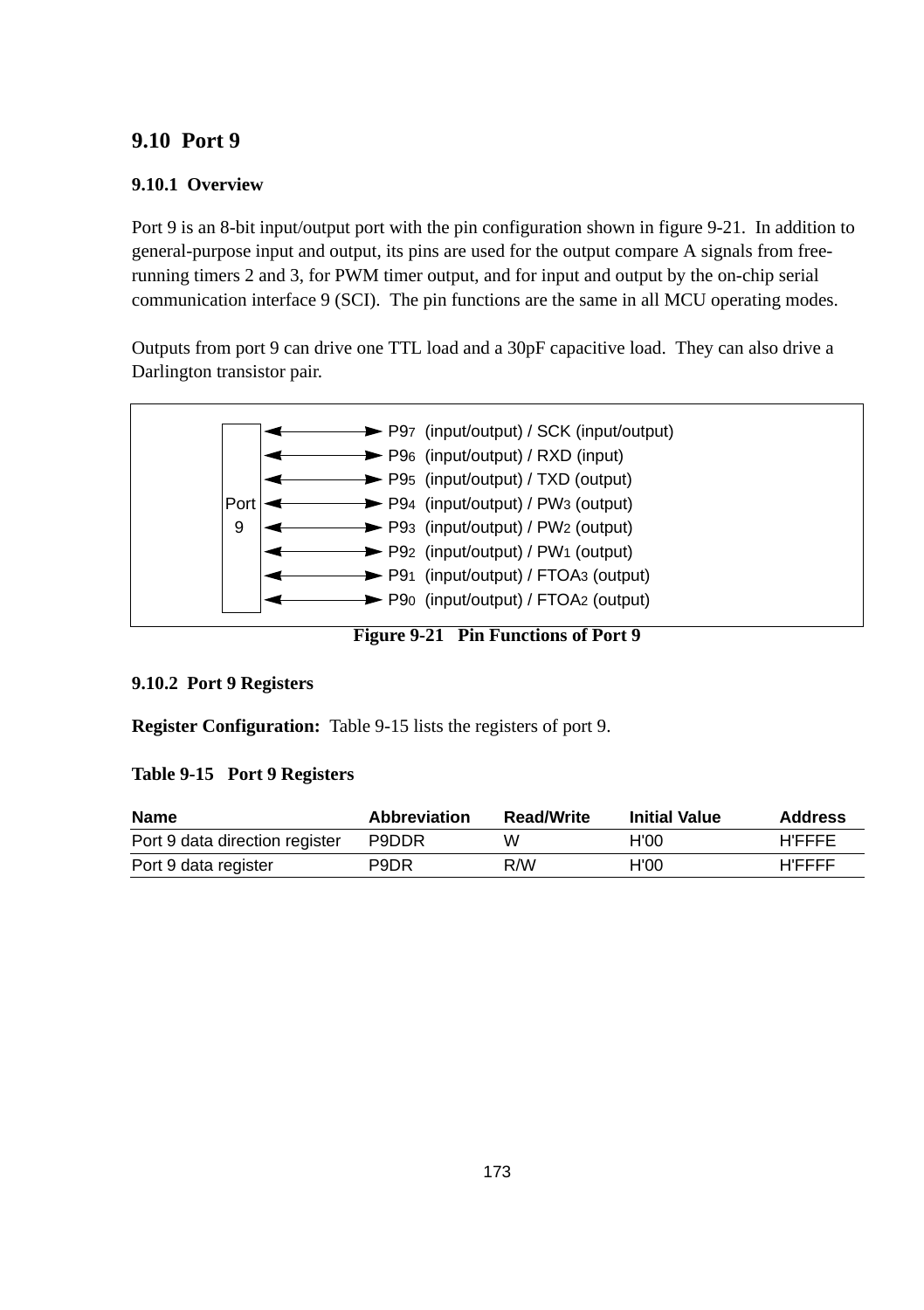#### **1. Port 9 Data Direction Register (P9DDR)—H'FFFE**

| Bit           |   |   |   |   |   |   |   |                                                                       |
|---------------|---|---|---|---|---|---|---|-----------------------------------------------------------------------|
|               |   |   |   |   |   |   |   | P97DDR   P96DDR   P95DDR   P94DDR   P93DDR   P92DDR   P91DDR   P90DDR |
| Initial value |   |   |   |   |   |   |   |                                                                       |
| Read/Write    | w | w | w | w | w | w | w | W                                                                     |

P9DDR is an 8-bit register that selects the direction of each pin in port 9. A pin functions as an output pin if the corresponding bit in P9DDR is set to "1," and as an input pin if the bit is cleared to " $0$ "

P9DDR can be written but not read. An attempt to read this register does not cause an error, but all bits are read as "1," regardless of their true values.

At a reset and in the hardware standby mode, P9DDR is initialized to H'00, setting all pins for input. P9DDR is not initialized in the software standby mode, so if a P9DDR bit is set to "1" when the chip enters the software standby mode, the corresponding pin continues to output the value in the port 9 data register.

A transition to the software standby mode initializes the on-chip supporting modules, so any pins of port 9 that were being used by an on-chip module (example: free-running timer output) when the transition occurs revert to general-purpose input or output, controlled by P9DDR and P9DR.

#### **2. Port 9 Data Register (P9DR)—H'FFFF**

| Bit           |                 |                 |                 |                 |                 |                 |                 |                 |
|---------------|-----------------|-----------------|-----------------|-----------------|-----------------|-----------------|-----------------|-----------------|
|               | P <sub>97</sub> | P <sub>96</sub> | P <sub>95</sub> | P <sub>94</sub> | P <sub>93</sub> | P <sub>92</sub> | P9 <sub>1</sub> | P <sub>90</sub> |
| Initial value |                 |                 |                 |                 |                 |                 |                 |                 |
| Read/Write    | R/W             | R/W             | R/W             | R/W             | R/W             | R/W             | R/W             | R/W             |

P9DR is an 8-bit register containing the data for pins P97 to P90. When the CPU reads P9DR, for output pins it reads the value in the P9DR latch, but for input pins, it obtains the pin status directly.

#### **9.10.3 Pin Functions**

The pin functions of port 9 are the same in all MCU operating modes. As figure 9-21 indicated, these pins are used for output of on-chip timer signals and for input and output of serial data and clock signals as well as for general-purpose input and output. Specifically, they carry output signals for free-running timers 2 and 3, output signals for the pulse-width modulation (PWM) timer, and input and output signals for the serial communication interface.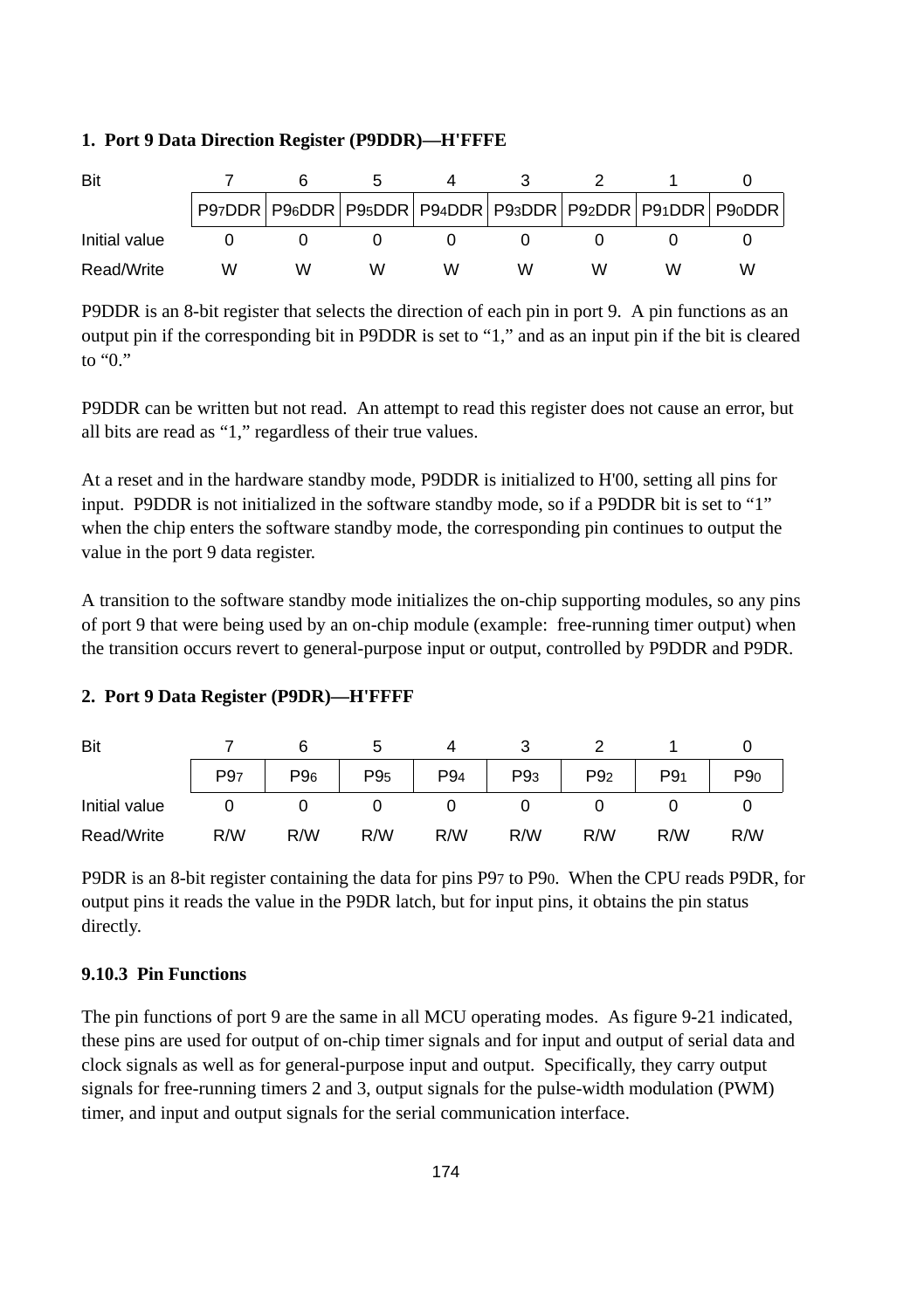Table 9-16 shows how the functions of the pins of port 9 are selected.

# **Table 9-16 Port 9 Pin Functions**

| Pin  | <b>Selection of Pin Functions</b>                                               |
|------|---------------------------------------------------------------------------------|
| P97/ | The function depends on the communication mode bit (C/A) and the clock enable 1 |
| SCK  | and 2 bits (CKE1 and CKE0) of the serial control register (SCR) of the serial   |
|      | communication interface as follows:                                             |

| $C/\overline{A}$  |                |                      |                     |  |                     |              |  |
|-------------------|----------------|----------------------|---------------------|--|---------------------|--------------|--|
| CKE <sub>1</sub>  |                |                      |                     |  |                     |              |  |
| CKE0              |                |                      | 0                   |  |                     |              |  |
| Pin function IP97 |                | SCI                  | <b>SCI</b> external |  | <b>SCI</b> internal | SCI external |  |
|                   | input          | internal clock input |                     |  | clock output        | clock input  |  |
|                   | or             | clock                |                     |  |                     |              |  |
|                   | output* output |                      |                     |  |                     |              |  |

\* Input or output is selected by the P97DDR bit.

P96 / RXD The function depends on the receive enable bit (RE) of the serial control register (SCR) and on the P96DDR bit as follows:

| <b>IRE</b>   |                       |                        |           |  |
|--------------|-----------------------|------------------------|-----------|--|
| P96DDR       |                       |                        |           |  |
| Pin function | P <sub>96</sub> input | P <sub>96</sub> output | RXD input |  |

P95 / TXD The function depends on the transmit enable bit (TE) of the serial control register (SCR) and on the P95DDR bit as follows:

| P95DDR       |                       |                        |                   |  |
|--------------|-----------------------|------------------------|-------------------|--|
| Pin function | P <sub>95</sub> input | P <sub>95</sub> output | <b>TXD output</b> |  |